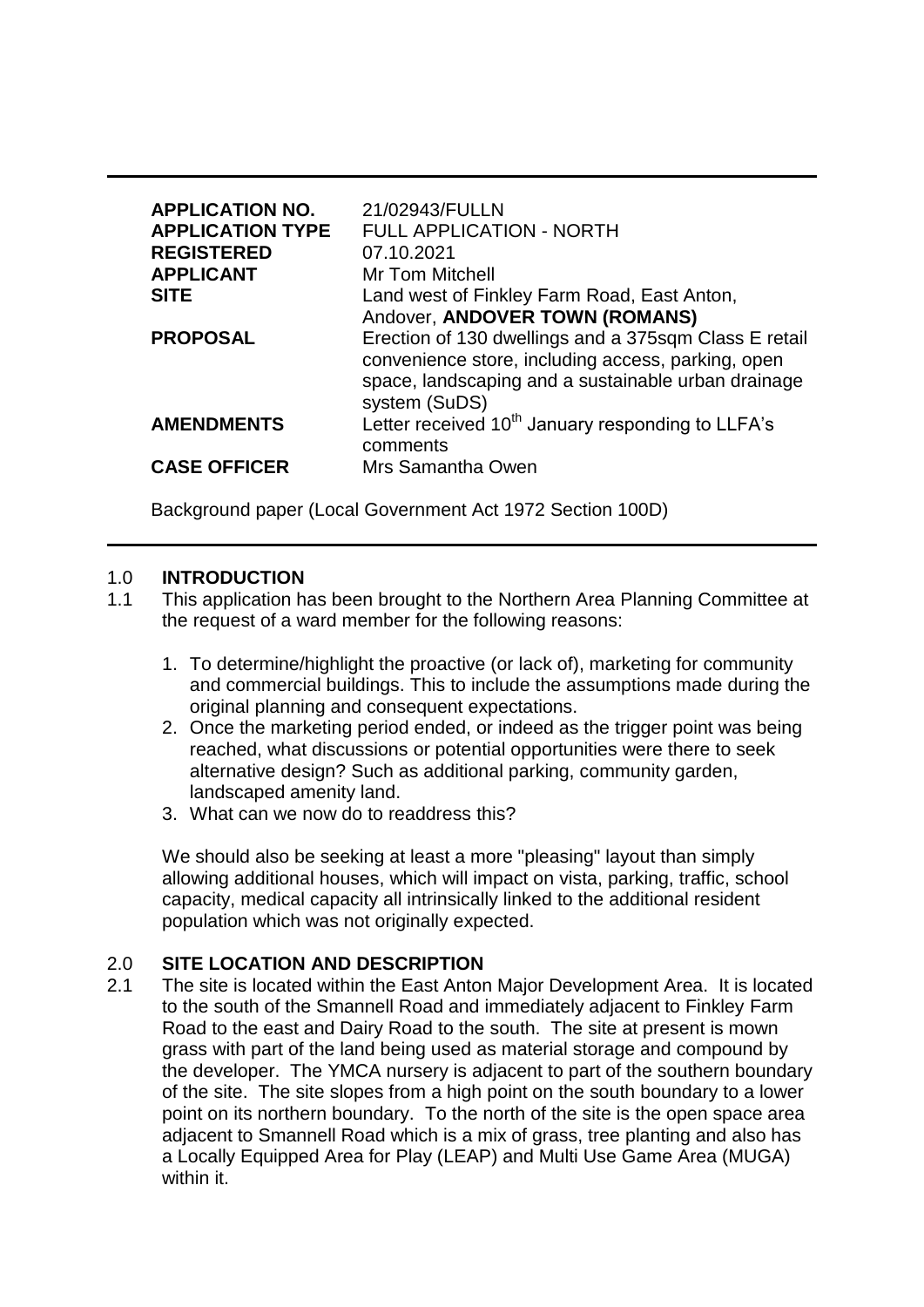# 3.0 **PROPOSAL**

- 3.1 This application seeks full planning permission for the erection of 130 dwellings and a 375 sqm Class E retail convenience store. The scheme would include access, parking, open space, landscaping and a sustainable urban drainage system (SuDS)
- 3.2 The site is already served by two road spurs, one from Finkley Farm Road and the other from Dairy Road. A further access point is proposed from Dairy Road to serve the commercial unit and apartments above this commercial unit located in the south east corner of the site. To the north of the site an infiltration basin is proposed in the Public Open Space adjacent to Smannell Road.
- 3.3 The application has been submitted with the following documents:
	- Planning Statement
	- Design and Access Statement
	- Flood Risk Assessment and Drainage Strategy
	- Preliminary Ecological Appraisal
	- Transport Assessment
	- Residential Travel Plan
	- Statement of Community Involvement
- 4.0 **HISTORY**
- 4.1 TVN.09258 Outline permission granted for Erection of 2,500 dwellings, employment, schools, local centres, playing fields, parkland, public open space, structural landscaping and associated infrastructure Permit 13.08.2008

# 5.0 **CONSULTATIONS**

# 5.1 **Policy – No objection**

# Implementation of East Anton as a strategic allocation

This parcel incorporates the Southern Local Centre (SLC) which provides facilities and services to meet the needs of the new neighbourhood. The S106 agreement linked to the outline planning permission for the site (re. TVN.09258) sought the provision of the following uses, subject to marketing, on the SLC:

- Convenience store (approx. 250sqm)
- Retail units
- Pub/restaurant
- Health/medical centre
- Place of worship
- Day nursery
- Recycling facility
- B1 uses
- Dwellings (but only where attempts have been made to accommodate the above facilities first). Dwellings may include a care or nursing home (in agreement with the Council).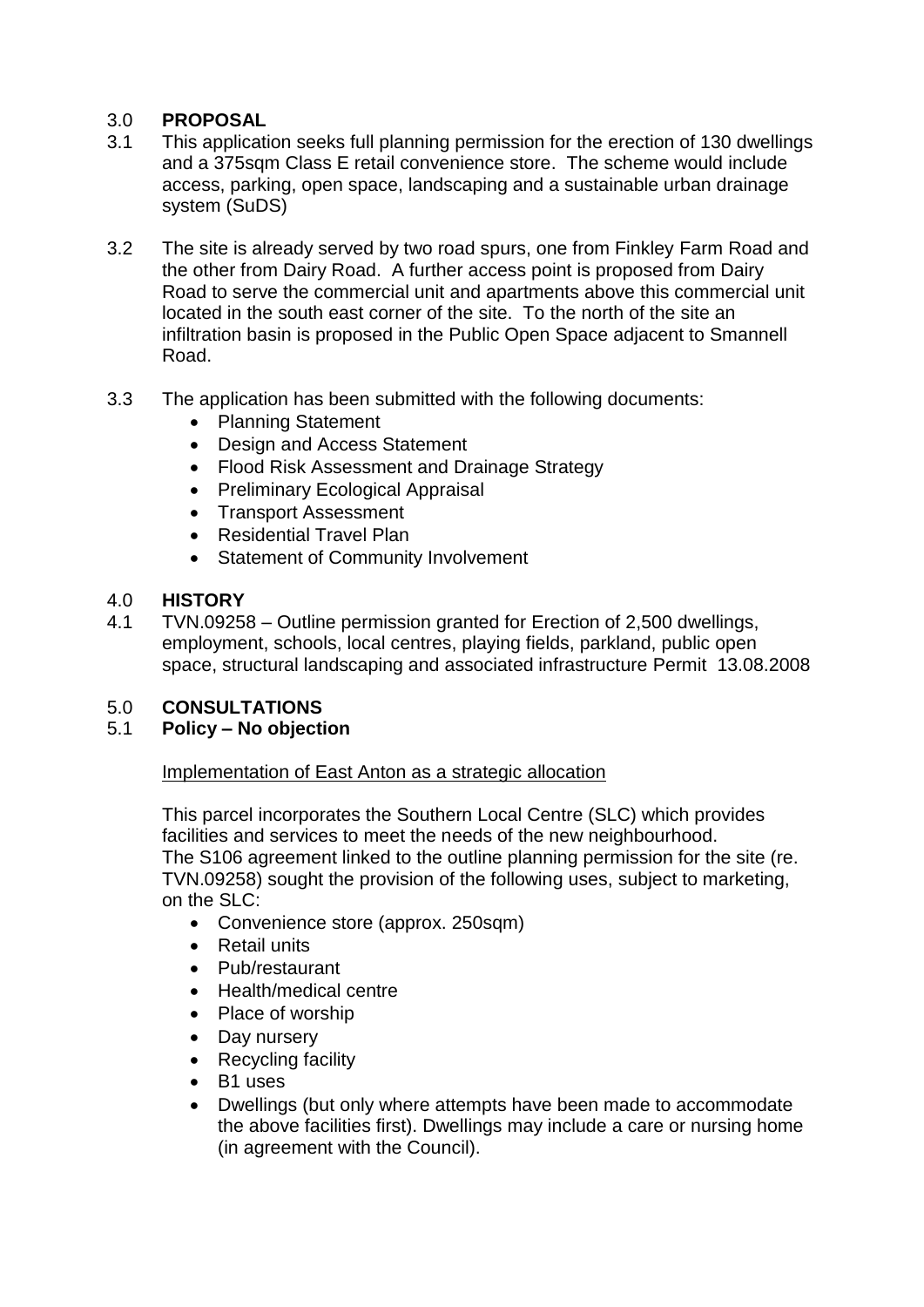The obligation under the S106 to market the various uses, including the land for the place of worship, ceased at the  $2000<sup>th</sup>$  occupation which was occurred in approximately January 2020. A final marketing report was received in January 2020 showing that marketing was carried out satisfactorily in accordance with the agreed marketing strategy.

The site layout plan indicates the location of the Indoor Sports Facility (ISF). While the ISF doesn't form part of this application, any subsequent application would need to ensure there is sufficient space to accommodate the ISF and associated activities (e.g. parking, loading and delivery, plant etc) and not constrain this use from coming forward.

- 5.2 The proposals also do not show the provision of the recycling facility. This should be shown in an accessible location for users and commercial vehicles in delivering/emptying recycling receptacles. The Council's Environmental Services should be consulted to provide advice on this matter.
- 5.3 **Policy T1: Managing Movement -** Requires the development to be connected with existing and proposed pedestrian, cycle and public transport links to key destinations and networks. The drawings should show these connections more clearly. There is a shared use pedestrian/cycleway on Finkley Farm Road along the edge of the proposed development and the application should show a clear route for cyclists to link from this to cycle parking for the convenience store.

The path connection to the open space to the north and west is welcomed and provides a clear and convenient route from the school and YMCA through the development to the play area and open space to and the convenience store.

**Policy T2: Parking Standards -** Parking is required to be well designed and appropriately located so as to be convenient to users. The supporting text to Policy T2 goes further by saying that where parking poorly relates to the building they are intended to serve, the likely result is parking in locations not intended for that purpose. There is concern over the relationship between the parking and the properties they are intended to serve. For example, plot 28 in the NW extent and plot 52 in the SW corner of the site. The allocated parking spaces are too separated from the properties and not conveniently located. This is likely to result in parking in the road nearest to the most convenient entrance to the property. In addition, surveys on other new developments has shown that nose to tail parking arrangements are underused, with only one car occupying both spaces. Spaces also need to be designed to allow doors to open fully in order for them to be fully utilised.

It is not clear on the layout plans the location and quantity of cycle parking for the convenience store. A minimum of 2 cycle spaces are required for the proposed 375 sqm for the store, preferably covered.

Visitor parking in accordance with the standard in Annex G should be provided in suitable locations. This should be addressed to reduce the risk of conflict over parking in inappropriate places. The layout plan shows visitor parking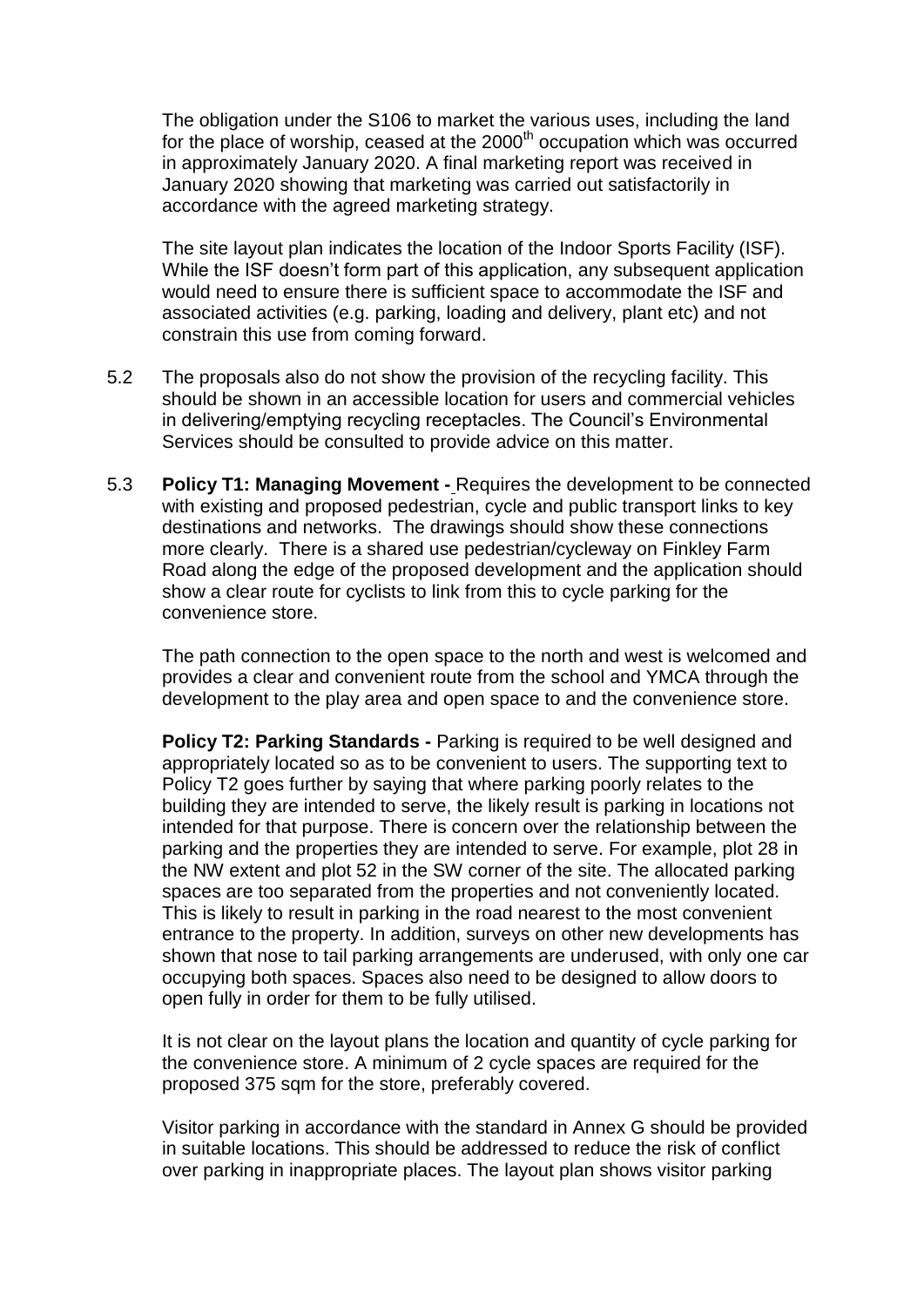adjoining allocated parking for residential properties close to the boundaries of properties (e.g. at plot 30). This is likely to result in a lack of distinction between privately allocated parking and visitor parking. Annex G of the Local Plan requires 1 visitor space per 5 residential properties which equates to 26 visitor parking spaces. Page 34 of the Design and Access Statement shows sets out only 23 visitor spaces, a shortfall of 3. This shortfall should be addressed or justified.

# 5.4 **Policy E5: Biodiversity** – (Nitrate neutrality)

# **Policy E7: Water efficiency**

**Policy ST1: Skills and Training** - requires contributions towards enhancement of skills training and the provision of apprenticeships where a development has a significant impact on the labour market. On 9 November 2016, the Council agreed to seek an Employment Skills Plan (ESP) to be secured through a S106 Agreement detailing construction training and construction placements for developments of 50 dwellings or more for residential development or 1000 square metres for commercial development. The applicant will be required to provide an ESP prior to commencement that reflects the Construction Industry Training Board (CITB) Client Based Approach. The Council's Economic Development Officer should be consulted to advise on the details of the ESP.

# **Community Infrastructure Levy (CIL)**

This site is not a strategic allocation that has been nil rated for the purposes of CIL. It will therefore be CIL liable. Both the residential properties, except for the affordable housing, and the retail/convenience store, will attract a CIL charge in accordance with the Council's adopted CIL Charging Schedule. The CIL Officer should be consulted to advise on potential future levy calculations.

# 5.5 **National Planning Policy Framework (NPPF)**

Paragraph 74 of the NPPF requires the Council to demonstrate a minimum of 5 years housing land supply (HLS) with a 5% buffer. An assessment of the HLS position as at 1 April 2020 has been undertaken. This uses the housing requirement established in policy COM1 and has regard to the conclusions of the Inspector's Report on the Examination of the Local Plan. The HLS position for Northern Test Valley, as at 1 April 2020 was 6.27 years of supply. This is reported against a target of 5.00 years.

The existence of a five year HLS enables the Council to give weight to the policies of the adopted plan (in the context of footnote 8 of the NPPF). The demonstration of a five year HLS does not in itself cap development and any application must be assessed on its merits.

# 5.6 **Housing – Objection**

The Revised Local Plan and the Affordable Housing Supplementary Planning Document, classes Andover as Un-Designated Area and therefore, under Revised Local Plan (RLP) Policy COM7: Affordable Housing applies:-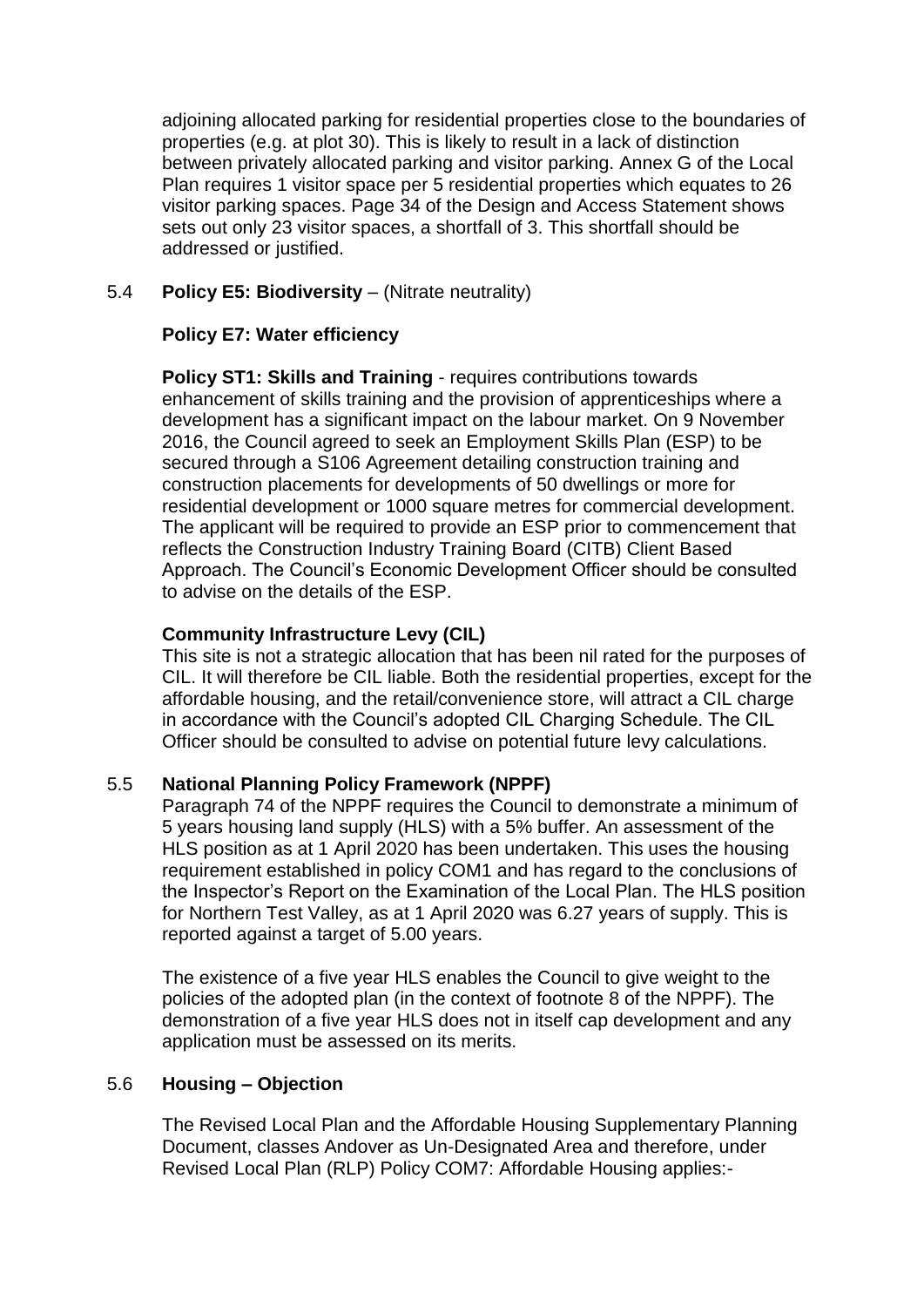The Council will negotiate on housing sites:-

15 or more dwellings (or sites of 0.5ha or more) for up to 40% of dwellings to be affordable.

Therefore based upon the 130 new dwellings (and 375 sqm of retails space) the affordable housing dwellings required to satisfy COM7 will be 52. The 52 affordable dwellings will be required on site.

- 5.7 Accommodation schedule should provide a mix of First Homes, Affordable Social Rent and Shared Ownership Tenure. The Housing Team acknowledge that the applicant has submitted their own accommodation schedule. However, this does not reflect the guidance given in the previous preapplication consultation response, and does not meet the demonstrable need in the area, and this is a further reason for my objection. In addition the required mix must now include First Homes.
- 5.8 In order to be acceptable for the inclusion in the Homes England Affordable Housing Programme, all affordable dwellings unit sizes shall be no more than 15% below or 30% above the Nationally Described Space Standards

The affordable housing units must be fully integrated in clusters of no more than 10, spread evenly across the development, such that they are indistinguishable from the market housing to achieve mixed and inclusive communities as specified in the Affordable Housing Supplementary Planning Document and Revised Local Plan. The plan submitted with the preapplication documents (page 36 of the Design and Access Statement Part 1) shows the affordable housing located in clusters which are significantly larger than 10 units, and I am therefore raising an objection to that matter.

- 5.9 Where there is a demonstrable need for a wheelchair adapted home, the home should be constructed in accordance with Building Regulations Part M4 (Category 3) revised edition 2015 or successor regulations. Development of adaptable/adapted homes contributes to the aims of the Councils Housing Strategy and will be encouraged in light of up to date evidence of need on the Housing Register. **At present we do have a need for 2 and 3 bedroom adapted houses.** Further discussions will need to be had over this topic in the following months as the need/demand for such dwellings changes on a regular basis.
- 5.10 It is recommended that the applicant makes contact with Affordable Housing Providers as soon as possible in order to obtain an indication of transfer prices that can be expected for the rented and shared ownership units. A list of AHPs who work in partnership with Test Valley Borough Council can be provided on request.

A pre application response from housing was submitted to Planners on the  $4<sup>th</sup>$ August 2021 which clearly stated the requirement for First Homes including an acceptable mix for the First Homes and all of the affordable dwellings in terms of property size, type of property and tenure. This proposal has not been adhered to given that the proposed mix.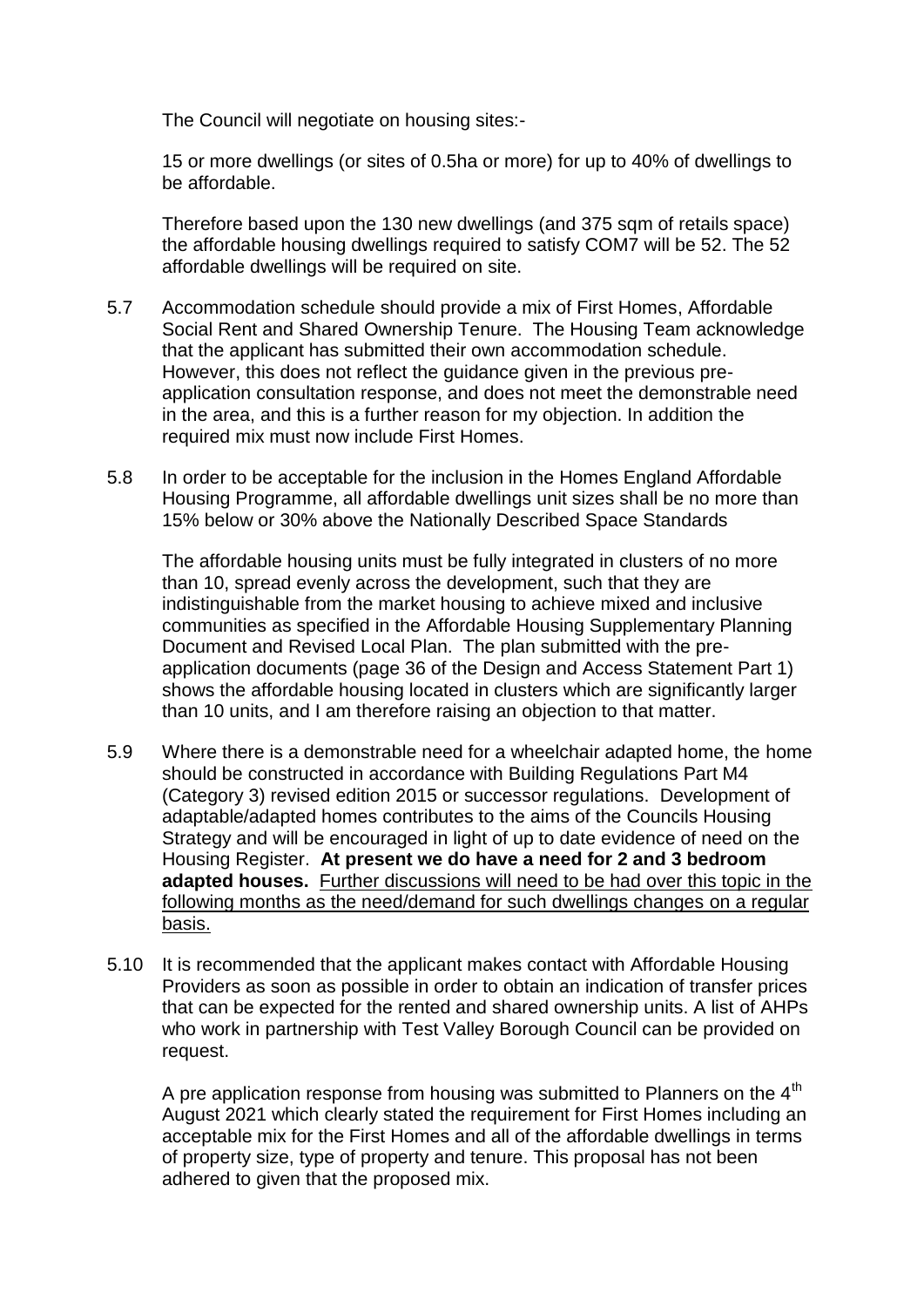The proposed mix of the affordable dwellings is **unacceptable**, the expectation that all of the rented flats are put forward for the affordable dwellings does not represent or encourage mixed and sustainable communities and once again, I refer to the suggested information above. Furthermore, the layout of the affordable dwellings on page 36 of the Design and Access statement is unacceptable. The affordable homes should be indistinguishable from the open market dwellings and dispersed throughout the site, in clusters of no more than 10 dwellings and not only clustered in the very corners of the site.

# 5.11 **Landscape – Objection**

Across the development, it is noticed that there is still an over provision of alleyways/cut throughs which are not needed; whilst it is considered good connectivity is essential, this over provision could be better reconfigured to give a better layout and more attractive setting across the site.

Brick walls are shown as boundary features across the site, which in principle are a good quality and robust boundary treatment, however where the site has introduced tandem parking throughout this has walls wrapping around single spaces i.e. plots 38,39, 51, vehicles will be hemmed in and spaces may even become unusable. This is poor quality design which would create harsh and in many instances unusable spaces.

A landscape management plan has been provided which provides a robust management strategy for the site.

Check tree pit calculations have been considered for hard landscaping

Plot 1 – Potential for one large legacy tree instead of two small trees Plot 14 – Confirmation what is garden space and what is public space, who owns and maintains what?

Plot 24 – Remove property and open up the view through of Public Open Space, will significantly improve the quality of this space. Existing design is poor.

5.12 Plot 35 - hedgerow and grass, show more grass in front of the hedge, make space more attractive and usable

Plots 42/43 and 44/45 - the access achieves the same purpose Plots 48/49 – due to the large garden, take tree out of residential ownership and integrate as part of public space. Potential for large tree here and quality walkway through.

Plot 54 Landscaping to the north, what is it, who maintains it – defensive hedgerow to soften the impact

Plot 67 Potential conflict - Relationship between property and POS Plots 69-77 Trees proposed should match trees adjacent

Plot 88 – Clarification of soft landscaping, who owns what and what's its purpose

Plot 103 – Hedge along frontage should go the length of the pathway, create degree of separation between private and public space

Plots 105-108 – Wasted space between properties, could be better laid out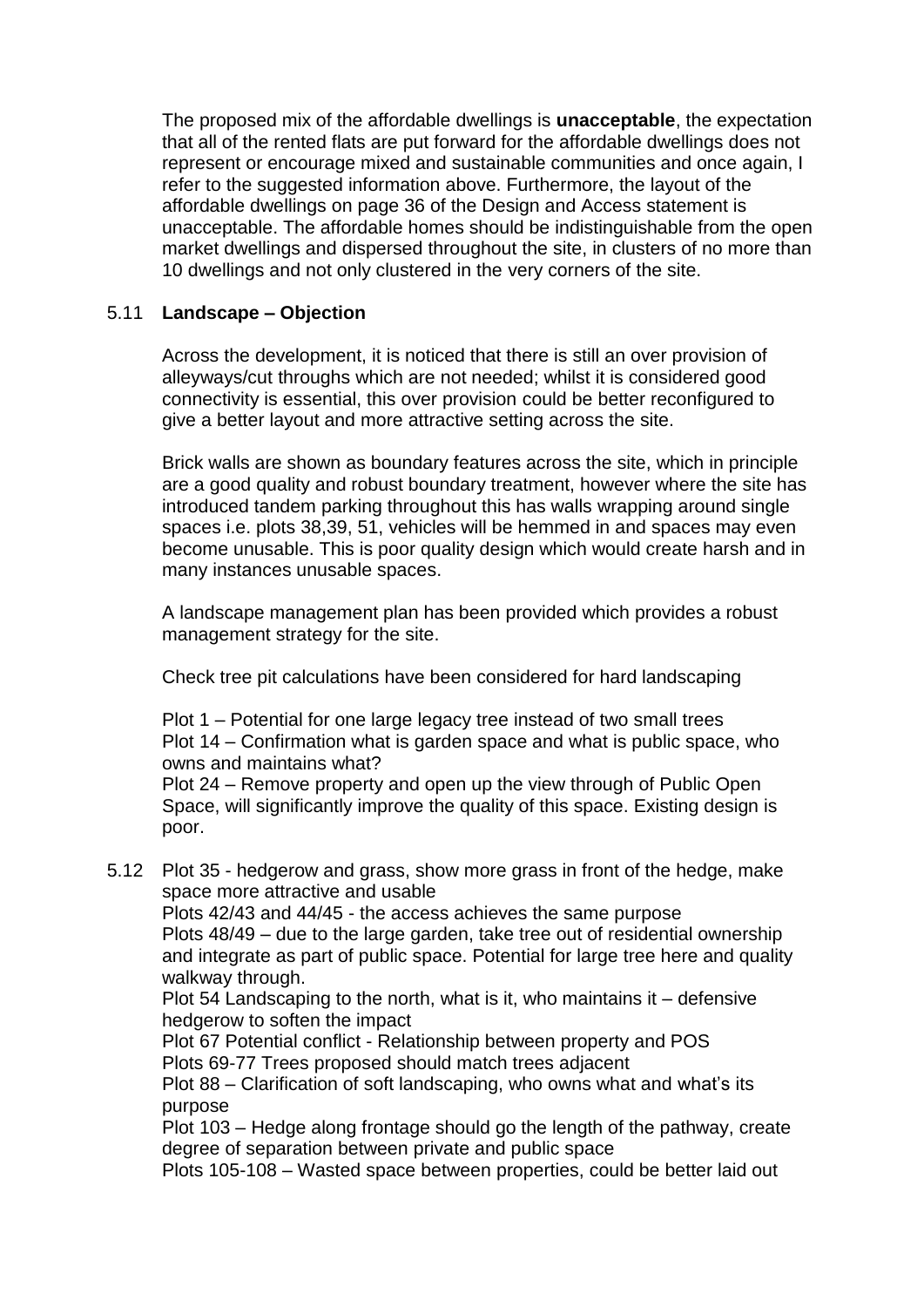Plots 113-118 – Parking in front of neighbouring properties is poor quality layout, need to reconsider parking options. This does not create a good neighbourhood

# 5.13 **Highways – Objection**

Transport Assessment assumes that the residential traffic would be offset by the reduced traffic from the commercial and community uses. The Highway Authority disagree as at present there is insufficient information on trip generation assumptions from the outline application and the proposed land uses for this application.

Site has good accessibility to wider routes and employment. However internal road and pedestrian provision does not provide good links to existing bus stops and crossing provisions

# Access Points

(opposite Cashmere Drive)

Two visibility splays offered the larger splay encroaches onto private gardens the Highways Authority would need to adopt the full splay. Swept path analysis shows that an 11.2metre refuse vehicle would encroach onto the opposite side of the internal access road which may cause conflict with other vehicles and would not be acceptable.

#### (access to shops and flats)

Two splays to bellmouth junction being shown need clarity on which is being put forward.

# 5.14 Issues with internal layout which include;

- Parking on Spine Road
- Access to storage areas to plots 4-12 need re thinking
- Inconsistent visibility standards between plots 14 and 34
- Remote allocated parking
- 24 visitor spaces required

Travel Plan requires further amendments

The applicant has not sufficiently assessed the impact of the proposed development on the local highway network and how the changes in land use may result in higher number of external trips across all modes. In addition the internal layout requires further work to ensure a safe and suitable road network.

# 5.15 **Crime Prevention – Objection**

Access to private dwellings from the public realm must be prevented, all dwellings must sit within an area of private space. All rear private gardens should have 1.8metre fencing, all side and front semi private areas should be enclosed by 1 metre fencing. Examples are plots 67, 92,96 and 97 (there may be others).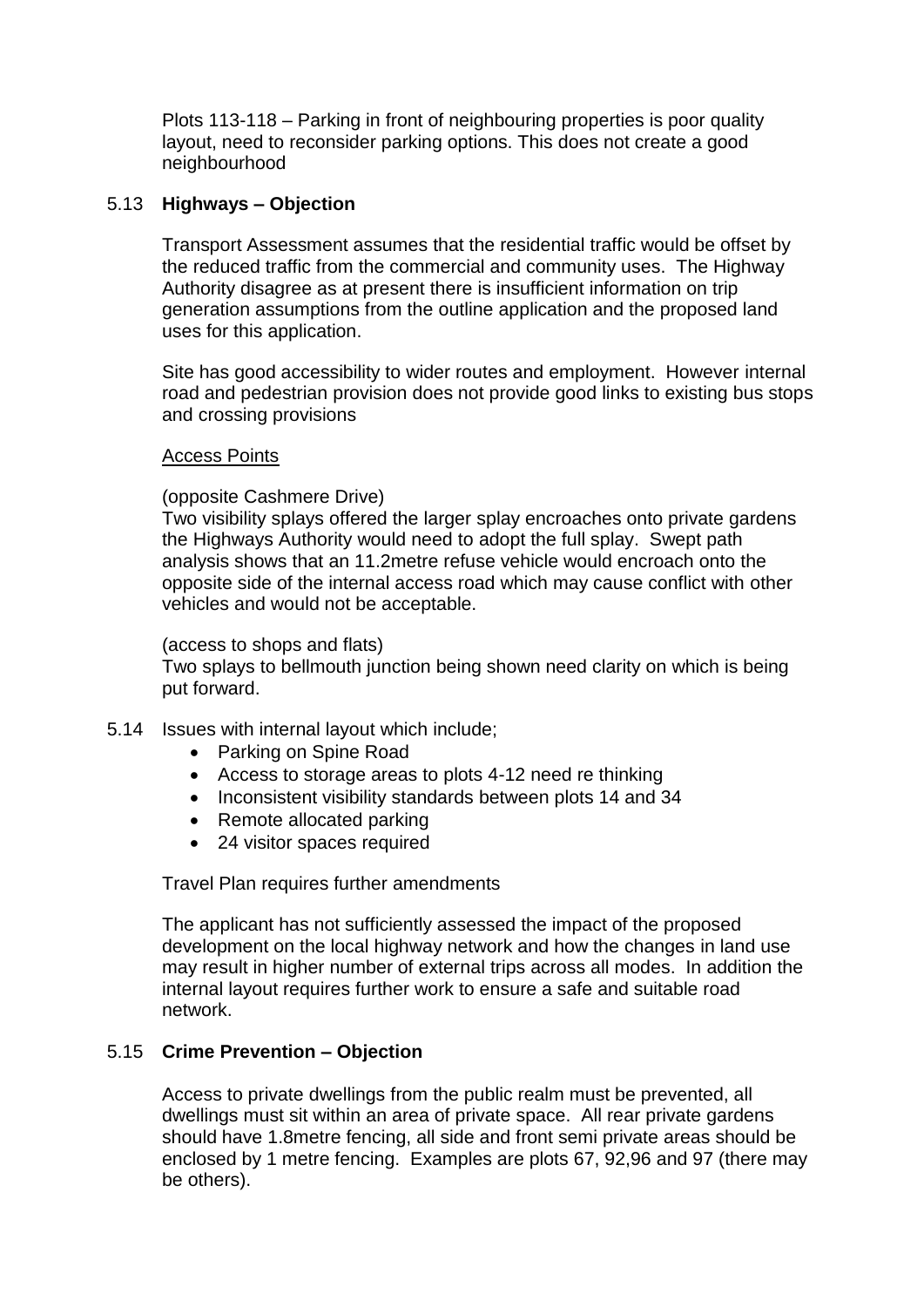Access to apartment blocks from public realm must be prevented. Blocks should sit within an area of semi-private space enclosed by a robust boundary treatment of 1.2m high. Windows on the ground floor must be protected by planting.

Layout has provided public access to rear of dwellings which have very little natural surveillance. Rear gardens should have lockable gates.

POS is more unsafe than public highway, to cross the development pedestrians must use the POS encouraging pedestrians to use an unsafe transit route. The POS should be well lit, planting should not obscure natural surveillance

For the reasons of defensible space, rear connectivity, rear parking and lighting it is considered that the layout does not meet Policy CS1 of the RLP.

#### 5.16 **Ecology – Comment**

This application is supported by a Preliminary Ecological Appraisal (RPS, July 2021), which appears to have been conducted in a thorough, professional manner, and I am satisfied represents the current condition of the site.

The site appears to mainly consist of well-kept semi-improved grassland, with few features of ecological interest.

A single pyramidal orchid was noted on site, and I would advise that a method statement for the retention/translocation of this protected plant species, as well as the creation of areas of wildflower meadows should be incorporated within the proposed scheme.

I would also ask for further details regarding the ecological enhancement measures proposed within the current scheme. I would advise that proposed measures should include the planting of areas of wildflower meadow (as outlined above), tree and hedgerow planting, enhancement of proposed wetland areas (e.g. pond area in the northern section of the site). I would advise that species selected within the proposed planting scheme should consist of native species, consistent with those found within the local area.

Proposed enhancement measures outlined within the submitted ecology report include the provision of bird and bat boxes. I would advise that the number and location of these is submitted, along with the proposed landscaping scheme.

5.17 Measures to enhance the site's biodiversity value should also be included in the submission. National planning policy encourages measures that would result in biodiversity gains, while Section 40 of the Natural Environment and Rural Communities (NERC) Act 2006 sets out that local authorities: 'must, in exercising its functions, have regard, so far as is consistent with the proper exercise of those functions, to the purpose of conserving biodiversity'. Section 40(3) clarifies that 'conserving biodiversity includes, in relation to a living organism or type of habitat, restoring or enhancing a population or habitat'.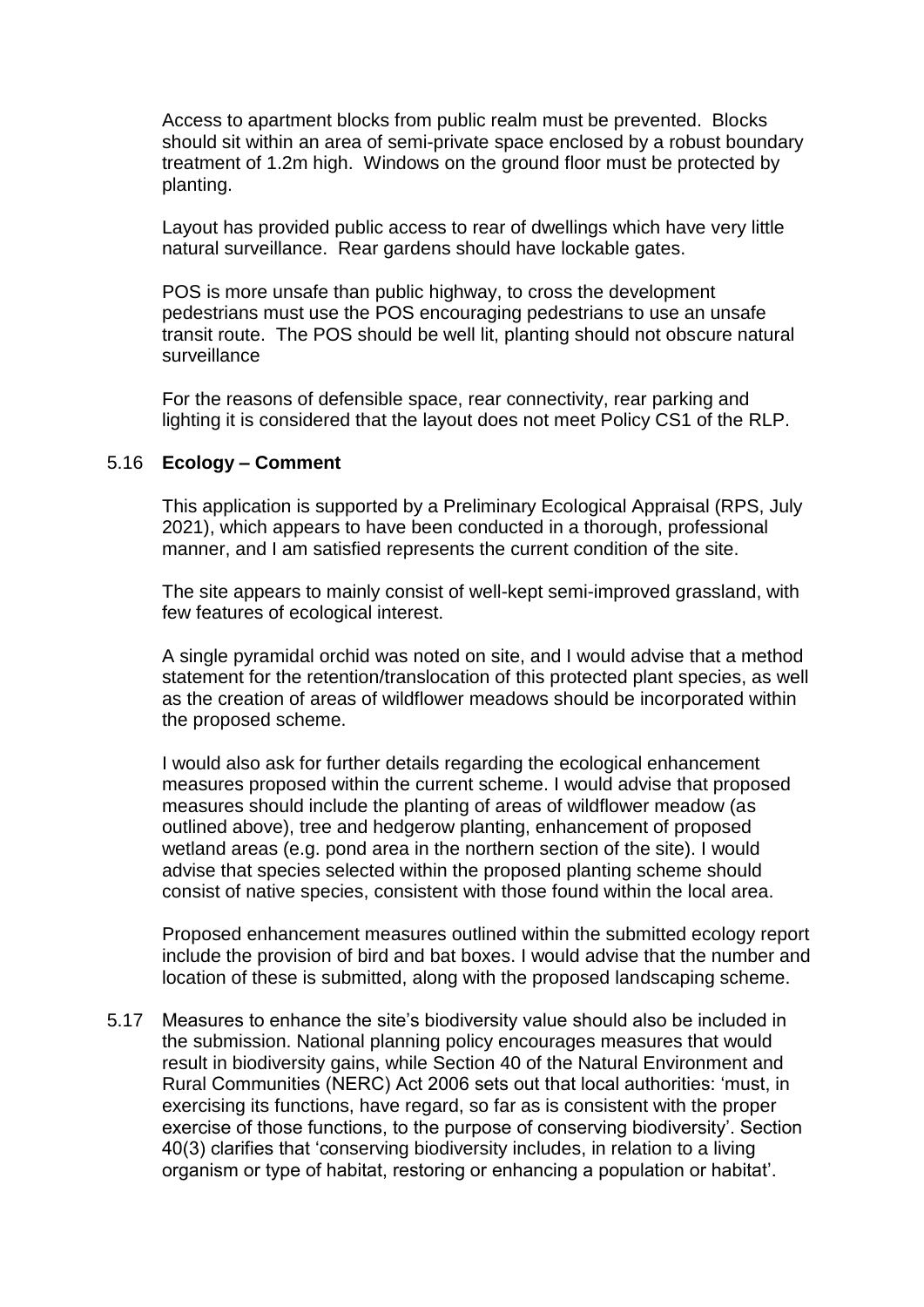Policy E5 of the Test Valley Revised Local Plan DPD also encourages opportunities to incorporate biodiversity in and around developments. The ecology report should therefore also include measures to provide ecological enhancements, and these should be reflected in other application documents such as landscaping plans. Enhancements may include native and locally appropriate planting to provide habitat and food sources for species such as birds and invertebrates, creation of wildflower areas and other habitats, creation of ponds and other habitat features such as habitat (log) piles, and provision of bird, bat and insect boxes.

# 5.18 **Environmental Protection: Comment and Suggested Conditions**

Relationship to off-site uses:

# School and YMCA nursery

School and nursery use can impact upon residential amenity due to noise from children. Most usually, this is a particular risk where outdoor play areas are located in close proximity to spaces used for relaxation by residents. I have not viewed the approved plans for both facilities, but it appears that such play areas are either remote from or shielded by intervening building mass and so, are probably unlikely to pose a risk of significant adverse impact to this development. I note that the YMCA building also advertises rooms for hire for community use. If such uses involve loud music especially late at night and if the building has not been designed to contain such uses, this could cause significant adverse impact upon residential amenity. I have viewed he Council's public register and it does not appear that the YMCA building has a premises licence permitting regulated entertainment. Provided that the use does not involve the use of loud amplified music the proposed relationship to residential uses would not be objectionable.

# Relationship to indoor sports facility

If the current proposals introduce residential use closer to this facility than previously anticipated, the design of this facility should be reviewed to ensure that noise from plant and sports activities would still be acceptable.

# Relationship to MUGA and LEAP

These facilities can impact upon residential amenity. I note that the layout limits residential gardens in the close vicinity of these facilities and overall expect the risk to amenity will not be significant.

# 5.19 **Local Lead Flood Authority – No objection subject to Condition**

# 5.20 **Archaeology: No objection**

Archaeology for this site has been considered under the original Outline, not raise any further archaeological issues.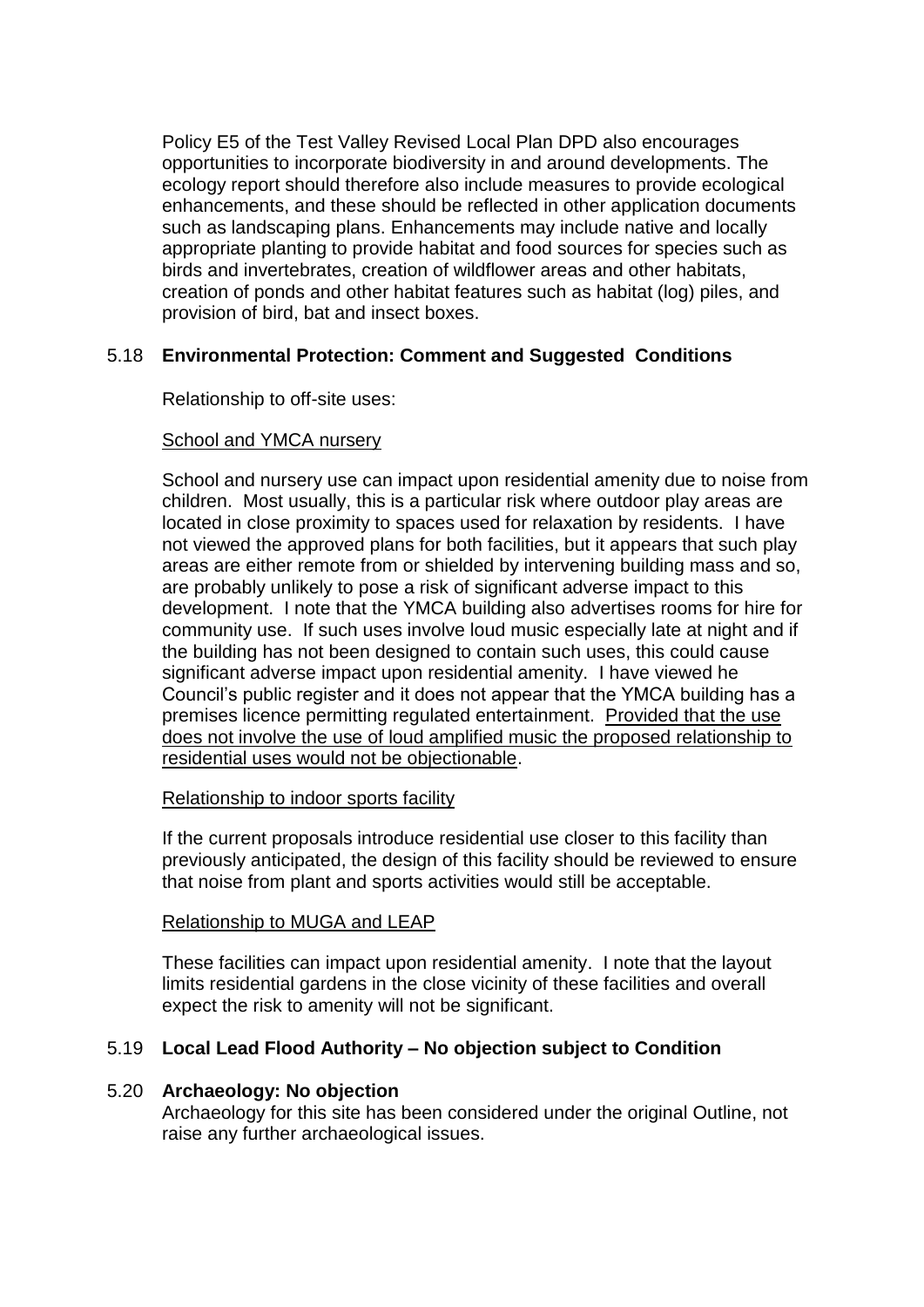# 5.21 **Andover Ramblers – Comment**

No public footpath cross the site. There is a public right of way Andover 7711 to the east. It would be useful to link this right of way with the non-right of way between Smannell Road and River Way.

### 5.22 **HCC (Rights of Way) – No objection**

#### 5.23 **Leisure – Comment**

MUGA in close proximity to flats as MUGA's can be used until late evening (10pm) this could cause a noise issue SuDs basin in POS has increased in size since the pre-application would want to see more information on this. Would want to understand the open space typologies in more detail and how it is to be maintained

#### 5.24 **Waste and Recycling – Objection**

Waste vehicles can access development. More information needed on bin stores for all flatted blocks and in particular the flats above the shop as the domestic waste stream needs to be separate from the commercial waste stream. Query about the Local Waste Recycling Centre which is not shown on plans.

#### 5.25 **Economic Development – Comment**

The applicant will be required to provide an ESP prior to commencement that reflects the Construction Industry Training Board (CITB) Client Based Approach. – This can be secured by Condition.

# 5.26 **Early Years Education – Objection**

This planning application for 130 dwellings which include flats, 2-4 bedroom houses of which 52 are classed as social housing, is likely to have some requirement for childcare places where there is probability of young couples/ small families buying/leasing these affordable homes. Whilst small on its own it adds to the overall increased housing in the Augusta Park development and contributes to concern that there would not be sufficient childcare places within the development or within the Andover Romans ward as ongoing building continues. The existing plan for childcare to support the 2500 dwellings is over subscribed for the 2 x current full day care provision on site which are well attended and operating at full capacity.

There are 47% of the EYE funded children, who reside in the ward, need to access childcare in other wards in Andover due to lack of availability of EYE funded places. These parents are seeking childcare in the neighbouring wards of Andover St Marys, Andover Downlands and beyond. It would therefore mean that parents and carers would have to continue to source/travel beyond the housing development and ward area to secure childcare, which creates further demand in neighbouring wards. The context for the immediate and surrounding area is that currently within the Andover Romans ward there are 4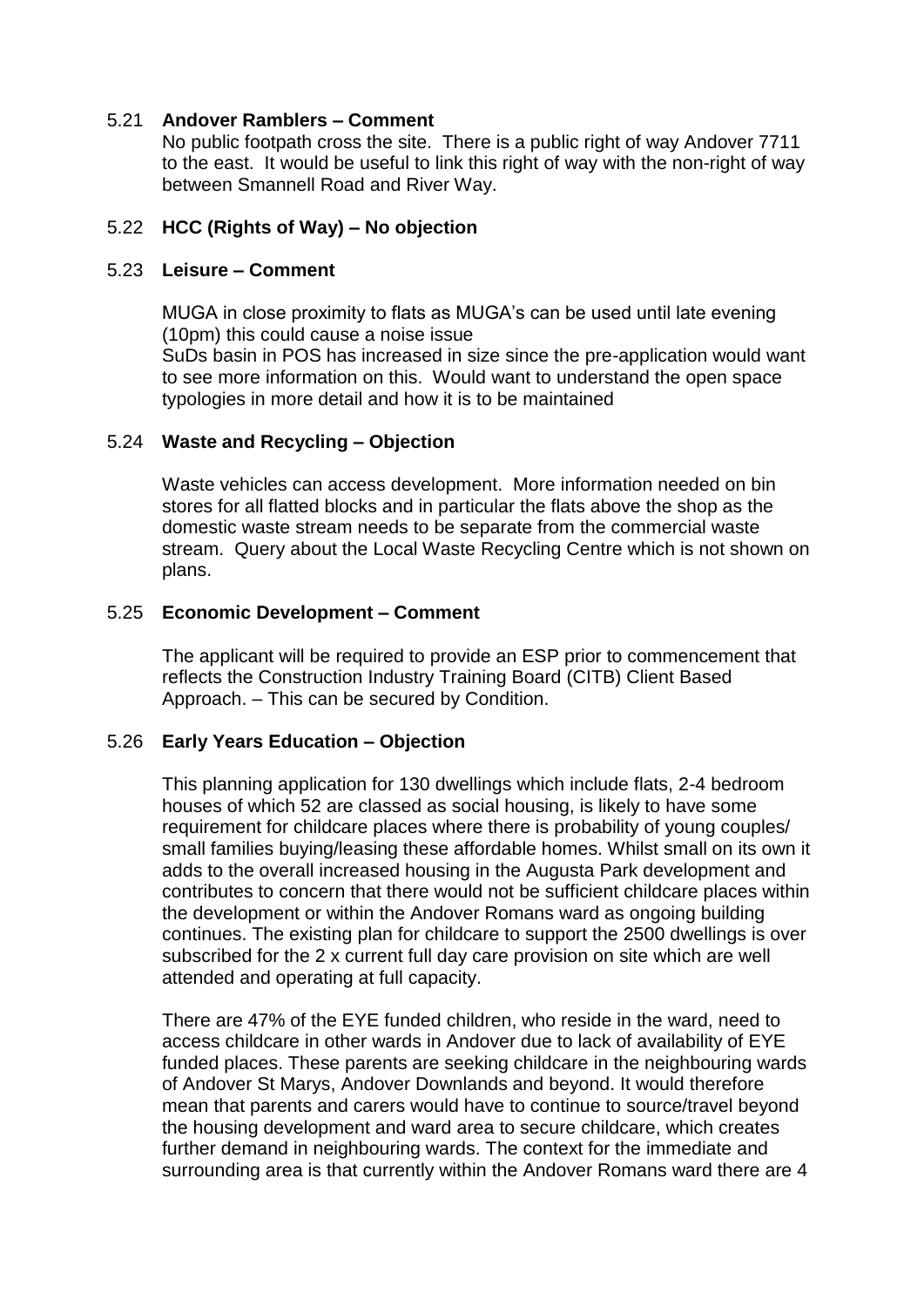x Full day care settings, where 2 are located on the Augusta Park housing development with a capacity of 171 birth to five childcare places and 10 EYE registered childminders.

5.27 The neighbouring wards of Winton and Andover St Marys has 2 Full Day Care, 4 Preschools and 8 EYE registered childminders collectively. All settings currently offer the extended entitlement (30 hours) to support childcare for working parents. Demand from the housing development is already high, especially for children with SEN and we anticipate that will continue. In conclusion this small development is likely to contribute to further stress for parents from these new dwellings, wishing to access childcare and their early years entitlements in the locality, and that the developer needs to come up with a proposal on how the childcare might be met.

# 6.0 **REPRESENTATIONS** Expired 04.02.2022

# 6.1 **Andover Town Council: Objection**

The Planning Committee is extremely concerned that there is insufficient information to make a considered decision. A hard copy of the plans should be requested from Test Valley Borough Council so that this application can be considered at a future meeting. This application should be considered by Test Valley Development Control Committee. A Town Council representative should attend the meeting to address concerns raised by residents.

# 6.2 **Hampshire Swifts**

- Recommend installing one swift brick per dwelling
- Request details on bird boxes
- 6.3 **22 x letters of objection** from the occupants of 56 Hedgerow Walk; 29 Long Barn Road; 19 Olympic Park Road; 15 Blackthorn Road; 48 Hedgerow Walk; 38 Cowslip Way; 2, 12 Tapestry Road; 19 Copper Box Close; 49 Draper Close; 14 Romney Road; 21 Eton Dorney Walk; 1 Weave Crescent; 8, 24 Heddle Road; 38, 79 Cashmere Drive; 41 Merino Road; 37 Angora Road; 26 Shuttle Road (All addresses above on Augusta Park); 21 Livia Close, Roman Way; and 9 Sobers Square, Cricketers Way. These letters object to the application on the following grounds:
	- Another 130 houses without necessary infrastructure is unnecessary
	- Do not consider land has been marketed correctly
	- Over the last couple of years the pandemic has changed the economic climate.
	- Land should be used for the enjoyment of the community until the original plans can be completed.
	- TW should publish a report as to why the social hubs (church/pub) have failed to materialise.
	- More houses will come at a cost of those that already live here.
	- Was told by Taylor Wimpey that no more houses would be built on this land.
	- Insufficient information with regard to additional traffic from this development.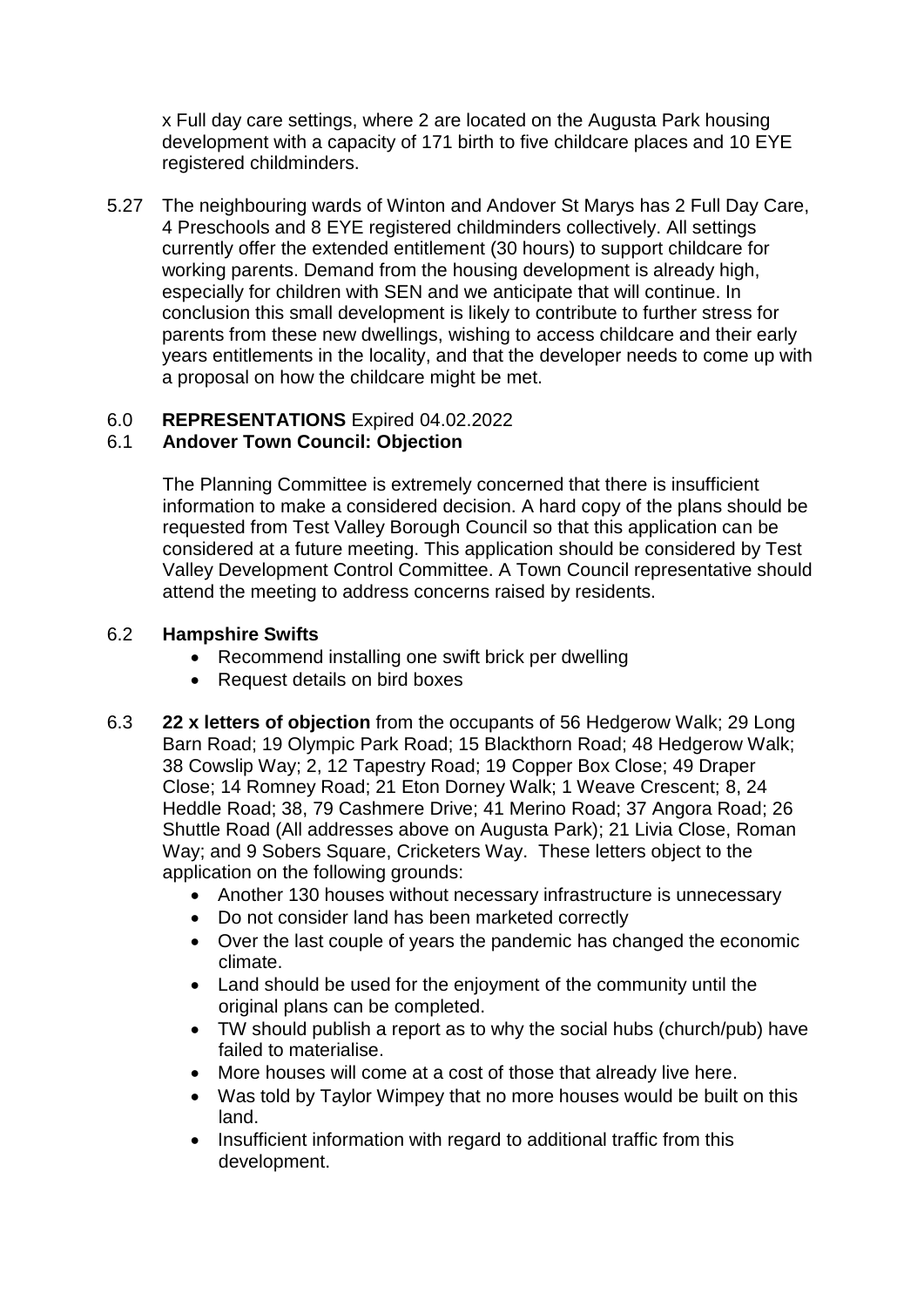- Flow of traffic from houses would be different to those from a Local Centre.
- Traffic already backs up on the Smannell Road.
- Mitigation of traffic should be considered.
- Understand limited interest in some of these uses but what is the reasoning for this; current economic climate or TW land prices.
- More houses over 2500 will detract from original masterplan.
- Number of houses reduced and green areas expanded.

# 6.4 Missed opportunity if amenities are not delivered.

- Land could be kept open to help with health or planted with trees.
- This was not mentioned when I recently purchased my house.
- Should it be built so close to YMCA Nursery.
- Development looks like it is heading north in the town when all facilities to south. No more houses until a joint way to develop is found.
- Not providing amenities like the Southern Local Centre means more travel by car required.
- Do not need another shop or indoor sport facility we need outdoor space.
- Well laid out development is in danger of becoming an overcrowded estate.
- TVBC Green Space Strategy 2021 should be considered.
- Drainage problems on Smannell Road roundabouts
- Insufficient parking on existing parcels

# 7.0 **POLICY**

# 7.1 Government Guidance

National Planning Policy Framework (NPPF) National Planning Practice Guidance (NPPG) National Design Guide

7.2 Test Valley Borough Revised Local Plan (2016)(RLP)

COM2 – Settlement Hierarchy

COM7 – Affordable Housing

COM15 - Infrastructure

- E1 High Quality Development in the Borough
- E2 Protect, Conserve and Enhance the Landscape Character of the Borough
- E5 Biodiversity

E8 – Pollution

LHW1 – Public Open Space

LHW4 – Amenity

- T1 Managing Movement
- T2 Parking Standards
- CS1 Community Safety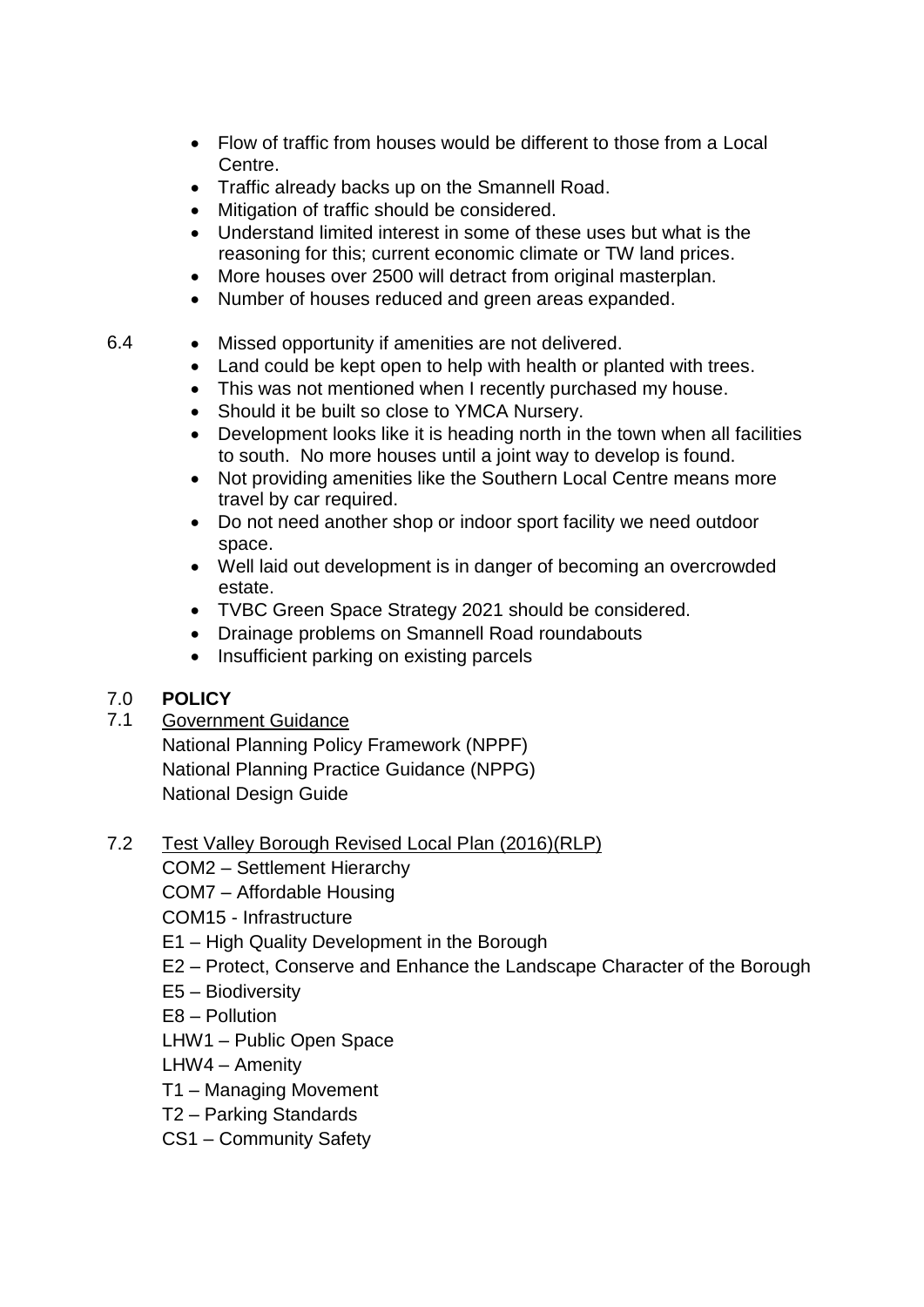7.3 Supplementary Planning Documents (SPD) Affordable Housing Infrastructure and Developer Contributions

# 8.0 **PLANNING CONSIDERATIONS**

- 8.1 The main planning considerations are:
	- Principle of development
	- Highway Matters
	- Residential Amenity
	- Character and appearance of the area
	- Community Safety
	- Ecology
	- Obligations
	- Public Open Space
	- Rights of Way
	- Archaeology
	- Noise
	- Drainage and Flood Risk
	- Waste and Recycling
	- Education

#### 8.2 **Principle of Development**

The site is located within the wider East Anton Major Development Area and within the Settlement Boundary for Andover as defined by Policy COM2. Within the settlement boundary area applications for development and redevelopment are considered acceptable in principle.

- 8.3 The application site incorporates land that was allocated for the Southern Local Centre (SLC) an area of commercial and community facilities to serve the wider development. The SLC was required to be marketed and the details for marketing and the methods for marketing of both the Northern Local Centre and SLC are set out in the S106 for the outline planning permission signed on 12 August 2008. For the SLC, it required a marketing strategy to be agreed by the occupation of 300 dwellings south of Smannell Road. Subsequently and in accordance with this, the marketing strategy for the SLC was agreed by the Council in May 2016.
- 8.4 The uses for the SLC were marketed altogether by the developer (or agents on their behalf), showing a breakdown of each of the uses, and was distributed in local media, on the marketing agents website, on central commercial property web databases as well as several marketing boards around the site in various locations. The outcome of these were submitted to the Council as private and confidential marketing reports. The Council reviewed the information and methods of marketing against the agreed marketing strategy, interest in the site and how the marketing agent recorded that information.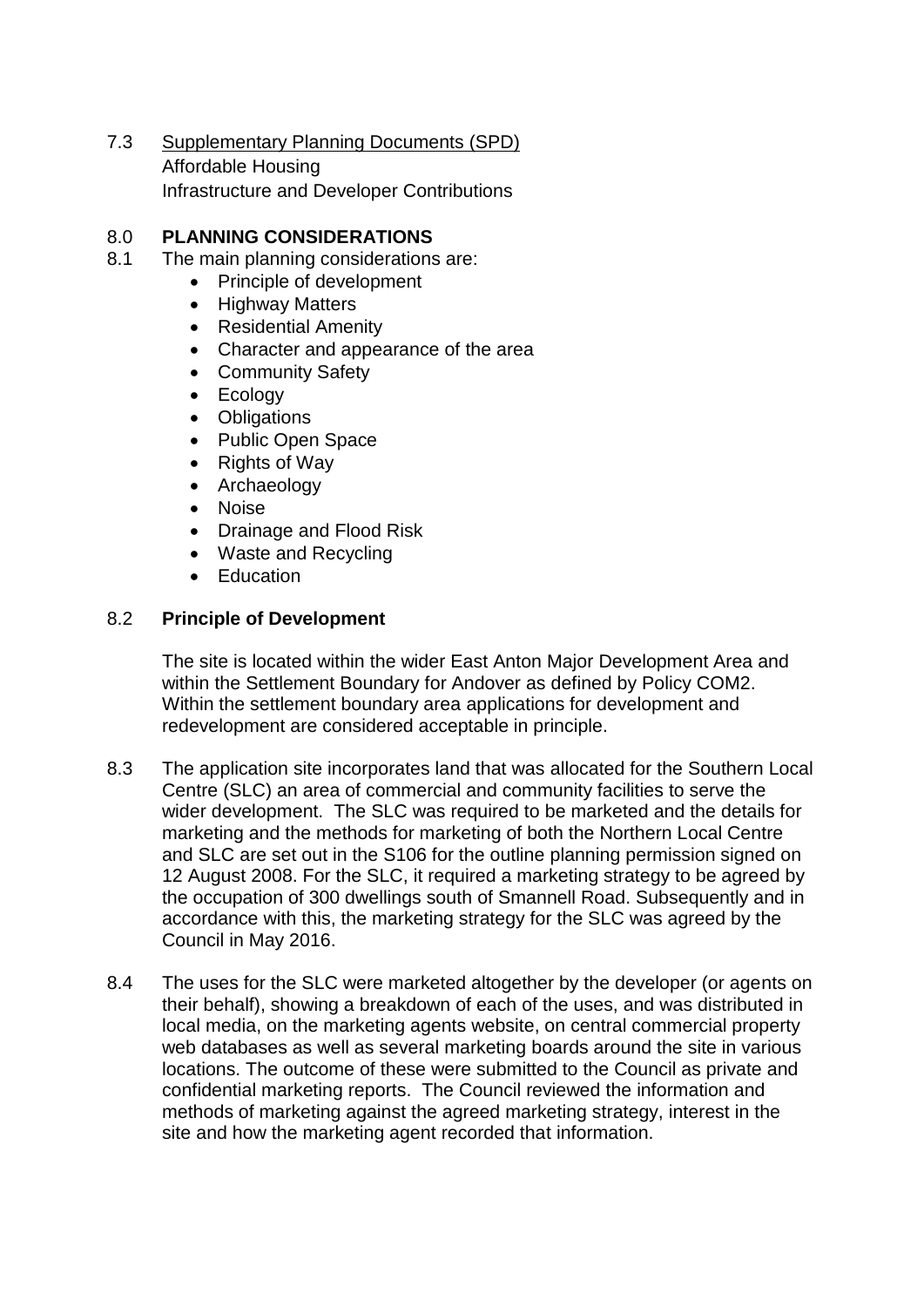- 8.5 Under the terms of the S106, the developer was legally required to market the SLC uses until the 2,000th occupation. Provided marketing was undertaken satisfactorily in accordance with the marketing strategy, at the end of the marketing period, the land is no longer required to be set aside for those uses contained in the S106. Therefore the developer is entitled to consider alternative uses for that land. The Council received Marketing reports from the developer on the SLC in February 2017, May 2017, December 2018, February 2019 and February 2020. These Marketing Reports allowed consideration of the information and methods of marketing against the agreed marketing strategy. A final marketing report was received in January 2020 around the time of the  $2,000<sup>th</sup>$  occupation. The marketing report shows little commercial demand for office, pub and a place of worship that can be taken forward.
- 8.6 Since the time of the original planning permission there have been changes in demand and interest for the SLC. The health/medical use has not come forward as it is not required by the health authorities delivering primary care. This is due to changes in the model in how they commission and deliver health care i.e. supporting existing facilities instead of creating new facilities.
- 8.7 It is considered that the area of the site that was proposed to be the SLC was marketed in accordance with the Marketing Strategy as submitted under the requirements of the original S106 that accompanied the Outline planning application TVN.09258. The submitted Marketing reports demonstrate that there was insufficient interest from providers to bring the proposed uses forward. It is concluded that the principle of this land being used for alternative uses including residential is acceptable and in this regard the scheme complies with policy COM2.

# 8.8 **Highway Matters**

Policy T1 of the RLP requires development to not have an adverse impact on the function, safety and character of the local or strategic highway network. Development should have good connectivity to existing pedestrian, cycle and public transport links and any internal layout should be safe, attractive functional and accessible to all. Policy T2 requires development to have the appropriate level of car parking in accordance with Annexe G of the RLP.

8.9 The application site is at present undeveloped land within the wider East Anton development. Two vehicle access points have been constructed. A further two access points are proposed off Dairy Road.

# 8.10 Access and Manoeuvring

The proposed access to the parcel to the south of the site between plots 52 and 57 has two visibility splays submitted by the developer. The longer visibility splay 2m by 45 metres would incorporate land within proposed private gardens. All land within the visibility splay would need to be in the control of the Highway Authority, the Highways Officer has advised that. "*The direction we have from the HCC Asset Management Team is that visibility splays should*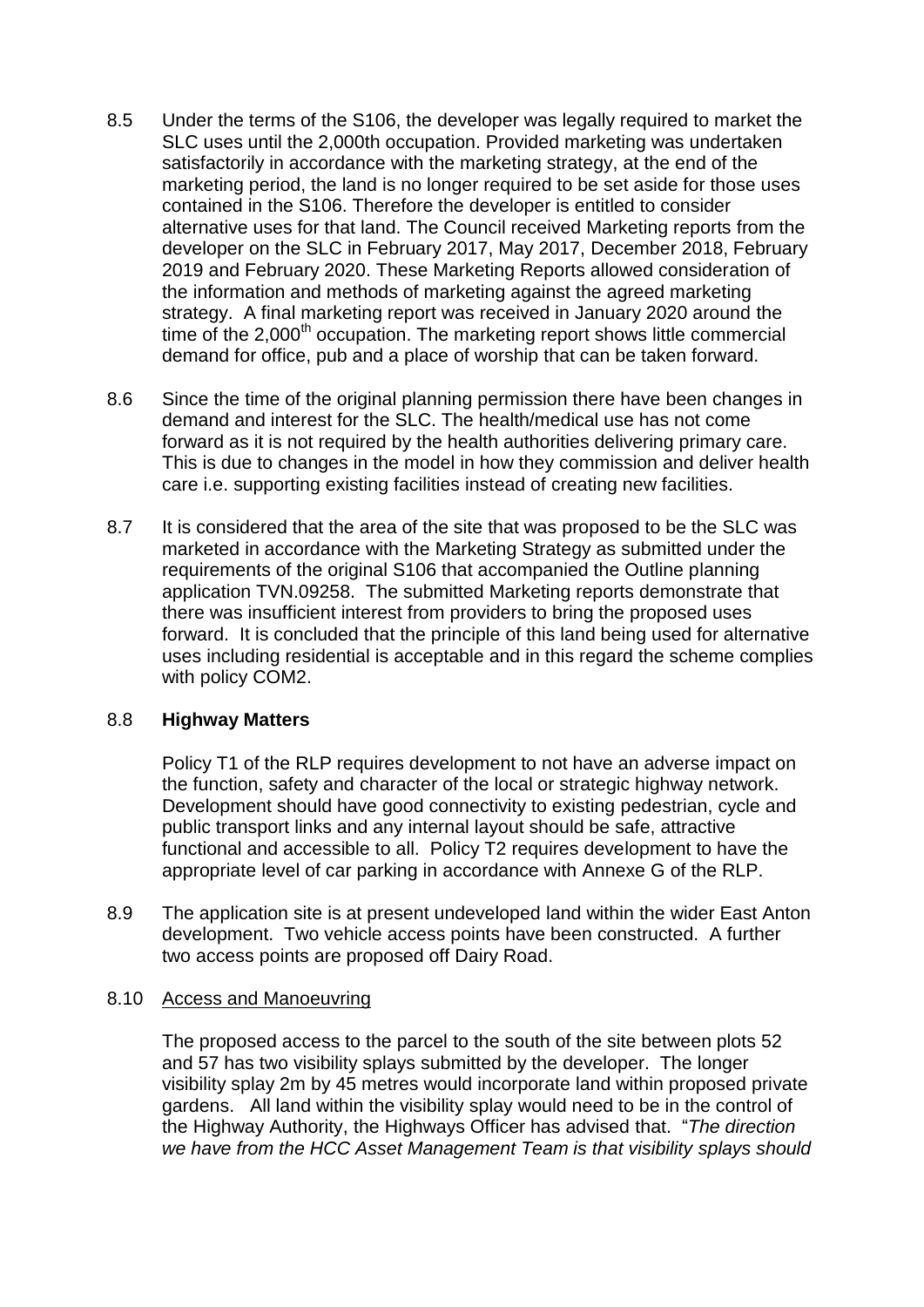*be dedicated as highway. Only rare occasions should they be restricted covenant by agreement with Asset Management. HCC do not see the circumstances of this site as a rare occasion and therefore Asset Management agreement is very unlikely to be forth coming and these need to be dedicated".* There is also no clarity on which visibility splay is being used so it cannot be concluded at this time that this access point provides adequate visibility and would be safe to use. This junction also shows that an 11.2 metre refuse vehicle would have to encroach onto the opposite side of the internal access road which would bring it into conflict with other road users.

- 8.11 The proposed access to the apartments and shops again shows two possible visibility splays. The Highways Officer is seeking clarity on which is to be provided but is not raising and issues with either splay. This issue could be dealt with by Condition
- 8.12 The internal road network also shows an inconsistency in visibility splay standards between plots 14 and 34, with visibility spays of 2.4m x 25m and 2.4m x 43m being shown, there is no explanation for this inconsistency and it is not clear which visibility splay would be used. However the Highways Officer is not indicating that there is an issue with providing either of these visibility splays and therefore it is not considered that this needs to be a reason for refusal. The Highway Officer also raises a number of other issues regarding pedestrian pathways and surfacing. These issues are detailed design points on the layout like some verges would need to be hard surfaced, or paths need to end at a different point than shown. The Highways Officer has confirmed that these are not issues that are insurmountable and would not give rise to Highways reasons for refusal.
- 8.13 It is considered that the proposed access to the parcel between plots 52 and 57 would not be safe and would have an adverse impact on the function and safety of the local highway network and would not accord with Policy T1 of the RLP.
- 8.14 The development is located within the wider East Anton development which has good accessibility to existing bus routes, cycle routes and walking routes. Internal accessibility should be attractive and provide appropriate desire lines to all existing infrastructure. The Highways Officer has raised issues about routes to access existing bus stops and crossing provisions. For example the path that fronts plots 58-66 should align with the existing crossing point on Dairy Road to the school site opposite to ensure all users remain safe. Whilst this is noted the existing crossing point would be visible from the path that fronts plots 58-66 and with existing pavements it is considered that the pedestrian accessibility of the site would be legible. It is considered that whilst internal accessibility could be improved it is not so harmful as to warrant a refusal. It is considered that the pedestrian accessibility of the site does accord with Policy T1 of the RLP.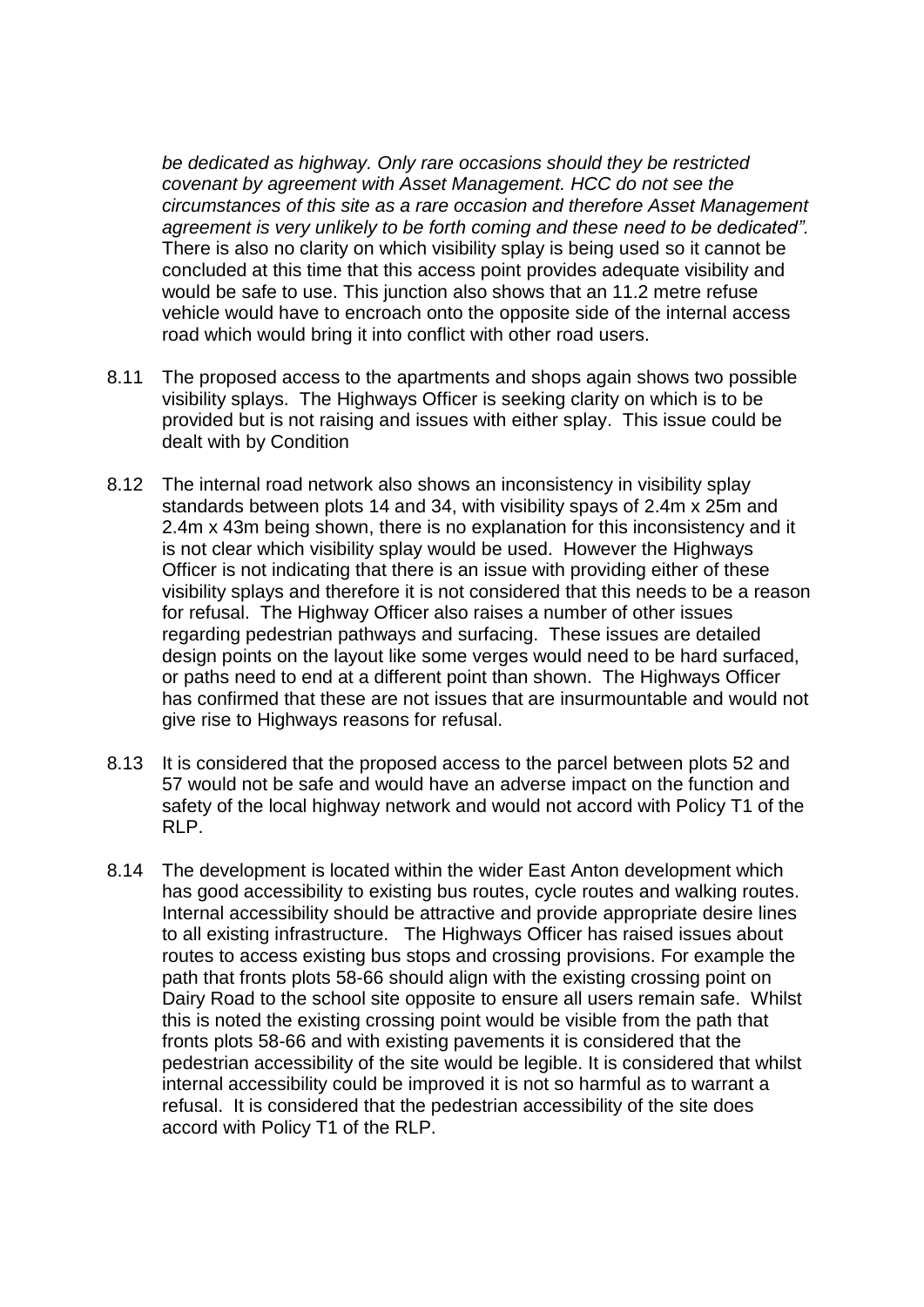# 8.15 Travel Plan

Policy T1 of the RLP supports and promotes the use of sustainable transport which includes the submission of a site Travel Plan. The applicant has submitted a Travel Plan for the development and this seeks to encourage more sustainable forms of travel and reduce reliance on the car. At present the document is lacking in detail, the Highways Officer has advised that this document requires more information as it does not adequately address the developers sustainable travel policies, if the developer does not have any sustainable travel policies then there needs to be a statement of support at the very least from a senior member of staff at Taylor Wimpey. It is expected that a Sustainable Travel Voucher would be offered to each resident and this has not been included in the measures of costings. A travel questionnaire is required and a minimum 35% response rate is required which would need to be incentivised at present there is no clarity on this. As such the submitted Travel Plan does not accord with Policy T1 of the RLP.

#### 8.16 Parking

The application seeks two distinct uses, residential and commercial and both have differing parking requirements.

#### Residential

A 130 residential units of the following mix are proposed:

- $\bullet$  14 x 1 bed units
- 47 x 2 bed units
- 59 x 3 bed units
- $\bullet$  10 x 4 bed units

This mix of housing requires 256 parking spaces and these are either on plot or within communal parking areas in accordance with Annexe G of the RLP. However on the issue of visitor parking the amount provided does not accord with Annexe G of the RLP. 1 visitor space is required per 5 dwellings. The proposed development would generate the need for 26 visitor spaces, however only 22 are proposed. The justification for this in the accompanying Planning Statement was to balance the need to provide landscaping and any shortfall in visitor parking could be picked up in nearby car parks. Whilst this is noted the surrounding car parks were not constructed to accommodate visitor parking for residential parcels and this development would need to provide its own visitor parking. Inadequate visitor parking is likely to result in visitors parking on the internal road network which is not designed to provide opportunities for parking or visitors would utilise allocated spaces, resulting in homeowners having to find alternative parking provision. Inadequate visitor parking would likely result in on street parking which would impact the operation and safety on the internal road The proposed visitor parking does not thereby accord with Policy T<sub>2</sub> of the RLP.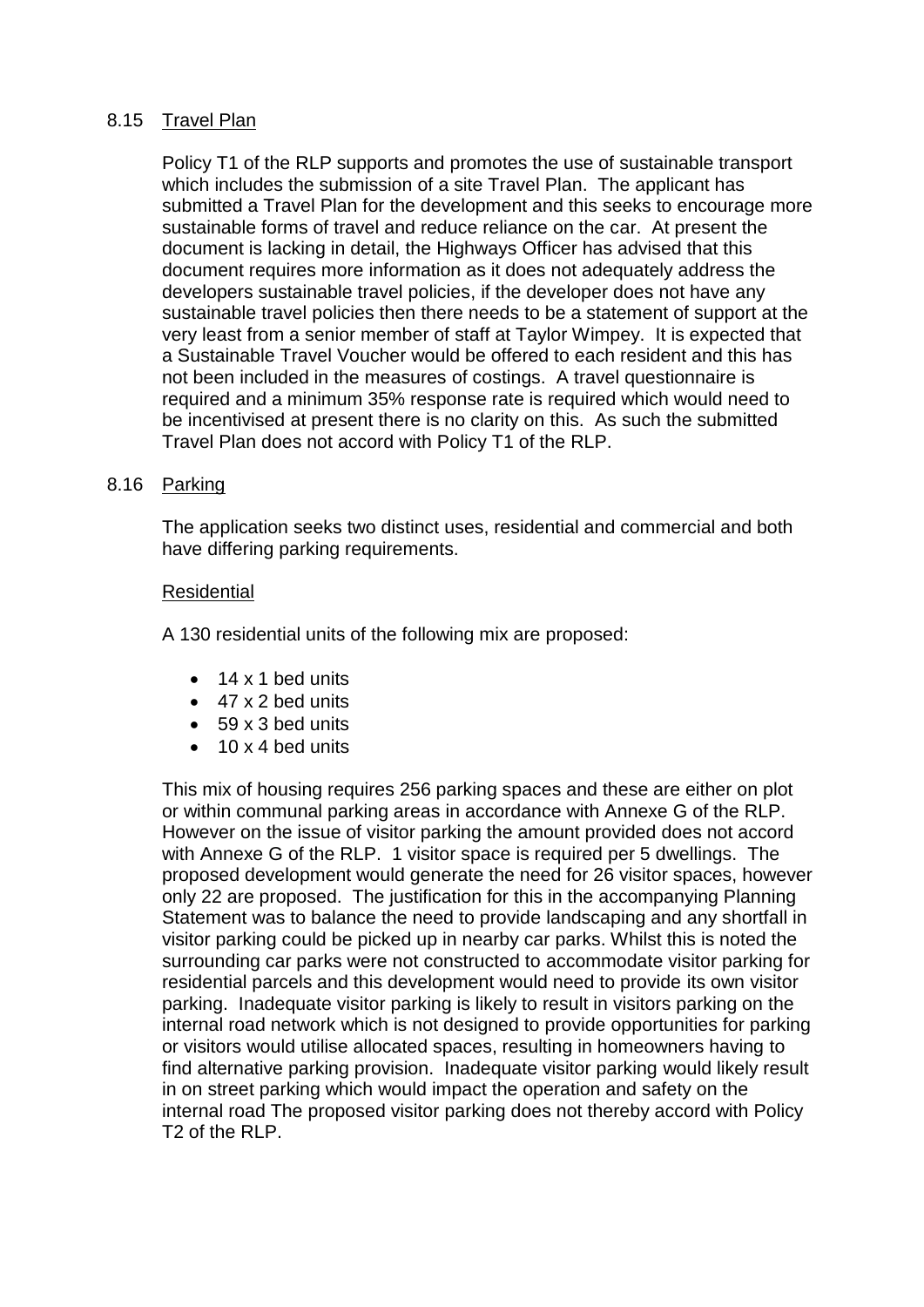- 8.17 The development also shows pedestrian access onto Dairy Road from units 1- 12 and 43 – 52. In these instances it is likely that cars associated or visiting those properties that face onto this road would park on Dairy Road. In other parts of East Anton where this same layout exists, railings have been put across the front of these properties so pedestrian access to the properties is impeded and makes parking on the road less desirable. Whilst this could be overcome, it is noted that there is an access from Dairy Road that would serve the bin store for Apartments 4 -12 this would effectively prohibit the ability to erect railings along this stretch as access to the bin store would be required. It is not clear at present how the access to the bin store would be resolved and as such the provision of this access is likely to result in cars parking along Dairy Road which would result in on street parking which would impact the operation and safety on the internal road network which would conflict with Policy T1 of the RLP.
- 8.18 Policy T2 requires parking provision to be well designed and convenient. The parking for Plots 113-118 is poorly designed in terms of its relationship with the dwelling it is allocated to. For example one of the allocated spaces for plot 113 is located directly in front of plot 114. Plots 28, 51, 52, 67, 94 and 95 have allocated parking that is somewhat remote from the unit it serves with distances in the region of 30 to 80 metres. It is not considered that this parking layout is well designed or convenient and as such the proposed layout is not considered to accord with Policy T2 of the RLP.
- 8.19 The whole site is located on a slope and as such the plans show that there are a number of retaining walls across the site, some of these walls are around allocated parking spaces, and they vary in height from 0.1 metres to 0.9 metres in height. Parking spaces are required to be 2.4 metres by 4.8 metres, however where they are constrained on one side by walls or landscaping then this should be increased to 2.7 metres and if constrained on both sides this width should be increased to 3 metres. Parking spaces that are restricted on one or both sides will result in potentially unusable spaces resulting in cars having to park elsewhere on the development which could be on roads which would impact the operation and safety on the internal road network. A number of plots are impacted by having retaining walls on either one or both sides and these plots are 15, 16, 17, 18, 29, 30, 32, 33, 34, 36, 37, 38, 39, 40, 41, 42, 43, 78, 79, 89 and 90. It is not considered that the parking for these plots accords with Policy T2 of the RLP.

#### 8.20 Commercial Parking.

A retail unit is proposed as part of the development, this retail development would be 375sqm. Parking standards for retail premises requires 1 space per 20sqm of covered areas. This would require 19 spaces, the plans show 26 unallocated spaces adjacent to the commercial use which are additional to the parking for the flats that are above the retail shop. These spaces would meet the requirements of Policy T2 of the RLP.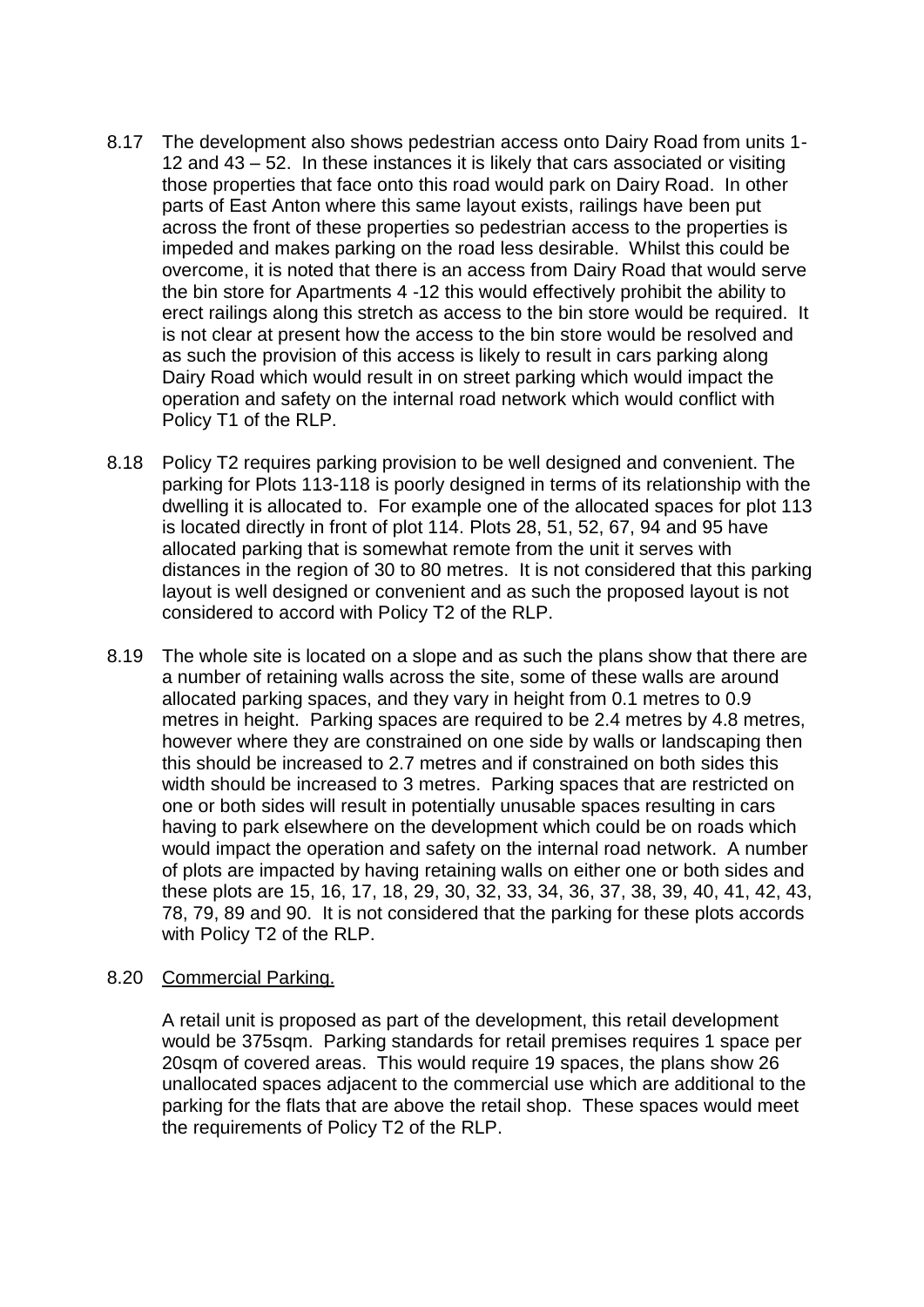# 8.21 **Residential Amenity**

Policy LHW4 sets out that development will be permitted provided that:

- a) It provides for the privacy and amenity of its occupants and those of neighbouring properties;
- b) In the case of residential developments it provides for private open space in the form or gardens or communal open space which are appropriate for the needs of residents; and
- c) It does not reduce the levels of daylight and sunlight reaching new and existing properties or private open space to below acceptable levels

Paragraph 8.19 of the supporting text to policy LHW4 sets out that the public should not experience an overbearing impact on their living conditions.

8.22 The proposed layout of the development would not give rise to unacceptable overlooking to existing and proposed dwellings and neither would it reduce levels of sunlight and daylight to below acceptable levels on either existing of proposed dwellings. The development would therefore accord with Policy LHW4 of the RLP.

# 8.23 Private Amenity Space

Policy LHW4 requires development to have private open space in the form of gardens or communal open space. The majority of the dwellings across the development do have gardens, although some of them as noted above are small. However units 4-12, 13, 24, 53, 69-77, 80, 106 and 123-130, which are all either apartment blocks or flats above garages do not have any private or communal amenity space accompanying them and therefore do not accord with Policy LHW4 of the RLP.

# 8.24 **Impact on the character of the area**

Both the NPPF and the National Design Guide support and promote good design. Good design should function well and add to the overall character of the area and should be visually attractive. The National Design Guide has broken design down into 10 key characteristics including context, identity and built form. The National Design Guide advises in Paragraph 71 that "Proposals for tall buildings (and other buildings with a significantly larger scale or bulk than their surroundings) require special consideration. This includes their location and siting; relationship to context; impact on local character, views and sight lines; composition..." East Anton has been built out over a number of years and as a new community has created its own identity and context. Policy E1 of the RLP requires development to be of high quality in terms of design and local distinctiveness. Policy E2 of the RLP requires development to protect, conserve or enhance the landscape of the Borough.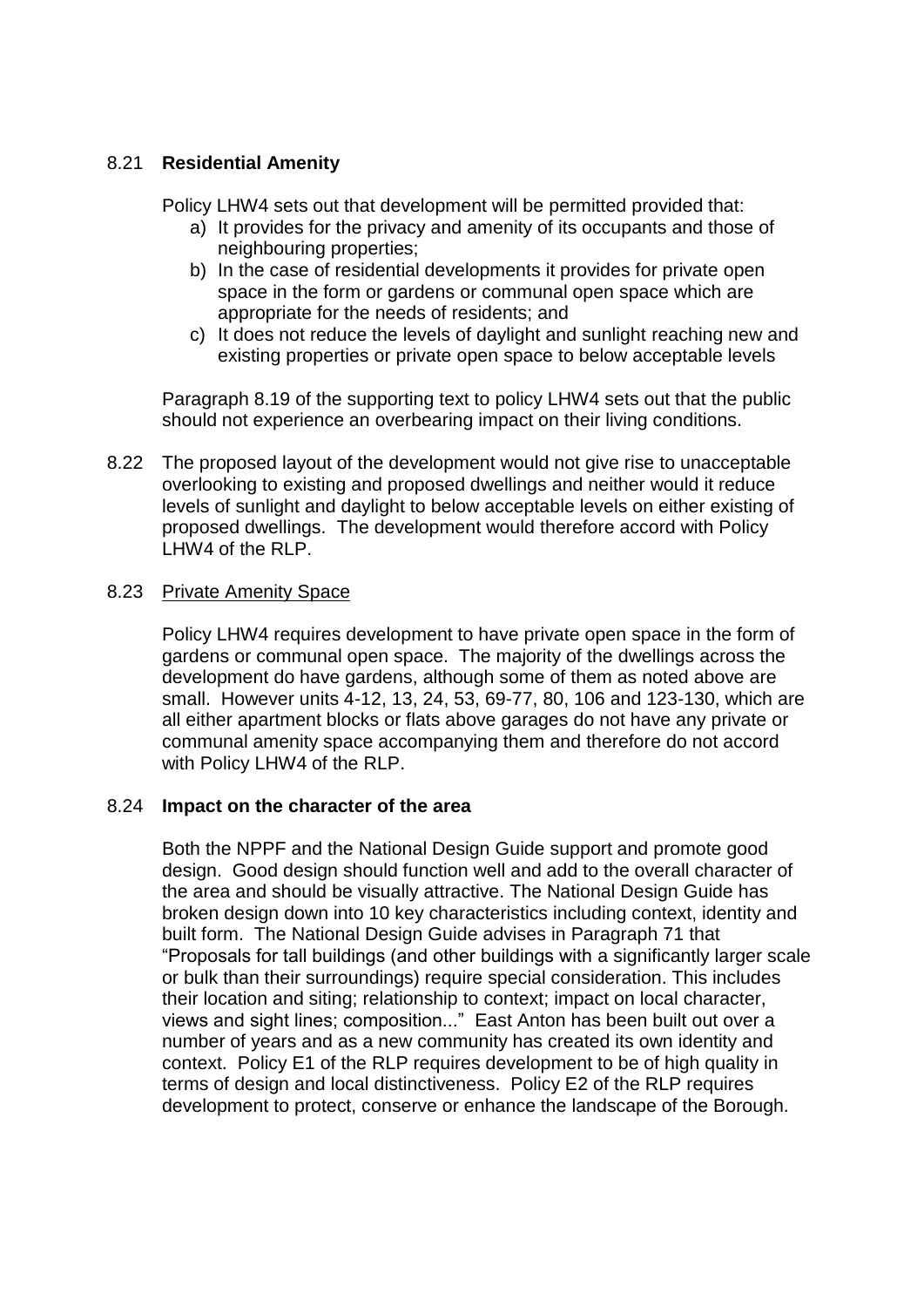#### 8.25 Dwelling Design

The proposed dwellings would be a mix of two storey houses, flats over garages (FOGS) and apartment blocks. The proposed dwellings would utilise standard developer house types and it is considered that in principle these are acceptable. The apartment blocks would be three storey and would occupy prominent positions within the development. The design of the apartment blocks would be a mix of brick and render and would not be dissimilar to other apartment blocks within the wider East Anton development. Notwithstanding this there are examples across the development of poor relationship between proposed buildings and the surrounding area.

- 8.26 The apartment blocks would be much larger buildings than those that surround it and in the case of the flats above the retail shop on higher ground than most of the rest of the scheme and as such would have an unacceptably dominant and unduly prominent appearance within the development. There are a number of examples of FOGS on the layout, these are located along the elevation facing across the Public Open Space (POS) adjacent to Smannell Road and central landscape area and internally within the plots. The design of the FOGS results in a blank front elevation at ground floor, these blank walls would be adjacent to the POS and pedestrian routes through the development. It is considered that the poor design of the both the FOGS and the Apartment buildings would result in bland, oppressive and overbearing buildings that would fail to improve the character and quality of the area and as such would not accord with Policy E1 of the RLP or paragraph 71 of the National Design Guide
- 8.27 Materials are important as they contribute to the character and appearance of the development. The development proposes a mix of properties that are either rendered, red brick or a buff/cream brick. The plots that are to be rendered within the development are spread through the development in pairs and would be surrounded by larger clusters of dwellings of differing brick finishes. The apartment blocks and the following plots (as indicated on the Materials Plan) 22, 23, 25, 26, 33, 34, 43, 44, 58, 59, 81, 82, 90, 91, 92, 93, 102, 103, 107, 108, 121, 122 utilise render. Whilst this material is present across East Anton it is a material that the developer has moved away from in the last few years. Para 60 of the National Design Guide also encourages a move away from less successful design attributes of an area "*Where the character of an existing place has limited or few positive qualities, then a new and positive character will enhance its identity".* The contrast of these dwellings against the other dwellings is not considered to represent a cohesive approach and would look quite stark. In such small numbers they would stand out against the backdrop of the wider development and landscaping and would not complement the character of the surrounding development. It is considered that the render will not result in a development that would complement the character of the area and as such would not accord with Policy E1 of the RLP.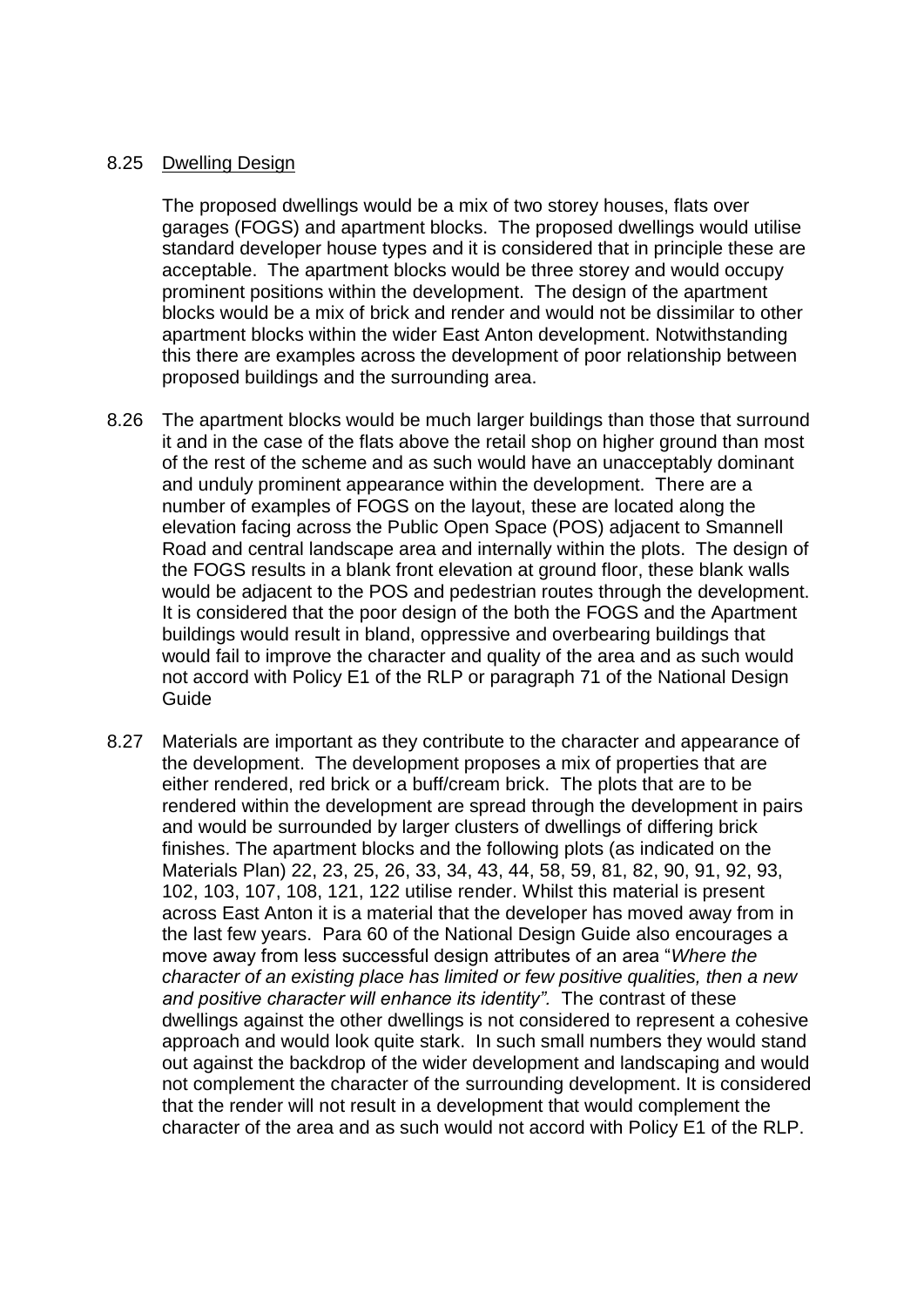# 8.28 Levels

The site slopes from south to north and there is also some undulation east to west as well. The preliminary levels plan shows that to accommodate the levels across the site, there is a need for retaining walls and overbuilding and underbuilding. The levels plan advises that an overbuild is where external ground is up to 600mm above finished floor level or ground floor level. Underbuild is where external ground is greater than 150mm below finished floor level or lower than ground floor level resulting in exposed brickwork. For example the apartment block accommodating units 69-77 shows that there is a need for an underbuild along the north-east, north-west and south-west elevations. There is also along the southwest elevation overbuilding. There also a number of retaining walls shown across the site, some of these are modest at 0.2m but others are more prominent with retaining walls of 0.6 to 1.2m The higher retaining walls are set out in the table below:

| <b>Location</b>           | <b>Height of Retaining Wall (RW)</b> |
|---------------------------|--------------------------------------|
| Adj Plot 3                | 0.5 <sub>m</sub>                     |
| Adjacent to Plots 4-12    | 0.75m                                |
| Plot 21                   | 0.6 <sub>m</sub>                     |
| Plot 22/23                | 0.6 <sub>m</sub>                     |
| Plot 30/31                | 0.6 <sub>m</sub>                     |
| Plot 35/36/37/38/39/40/41 | 0.6 <sub>m</sub>                     |
| Plot 64                   | 0.6 <sub>m</sub>                     |
| Plot 65                   | 0.7 <sub>m</sub>                     |
| Plot 66                   | 0.6 <sub>m</sub>                     |
| Plot 78/79                | 0.6 <sub>m</sub>                     |
| Plot 86/87                | 0.9 <sub>m</sub>                     |
| Plot 92                   | 1.2 <sub>m</sub>                     |
| Plot 94/96                | 0.6 <sub>m</sub>                     |
| Plot 100-103              | $0.7m - 0.9m$                        |
| Plot 104/105              | 1.1 <sub>m</sub>                     |
| Plot 120-122              | 0.6 <sub>m</sub>                     |
| Adj to Substation         | 0.8 <sub>m</sub>                     |

At these heights these walls would draw attention and appear contrived, incongruous, alien feature that would be unsympathetic to existing land levels They will impact on the wider layout in terms of views through the development and the relationship of built development with landscaping. It is considered that the layout needs to work with the levels to reduce the instances where there is prominent underbuild and high retaining walls. It is considered that at present the layout does not respect the character of the sloping site and as such does not accord with Policy E1 of the RLP.

#### 8.29 Landscaping

The proposed layout shows dwellings facing outwards with parking to the rear, this was to create a frontage onto the landscaped area that crosses the site and to also present front elevations to the roads and POS. Whilst it was accepted that this approach would create large car parking areas to the rear of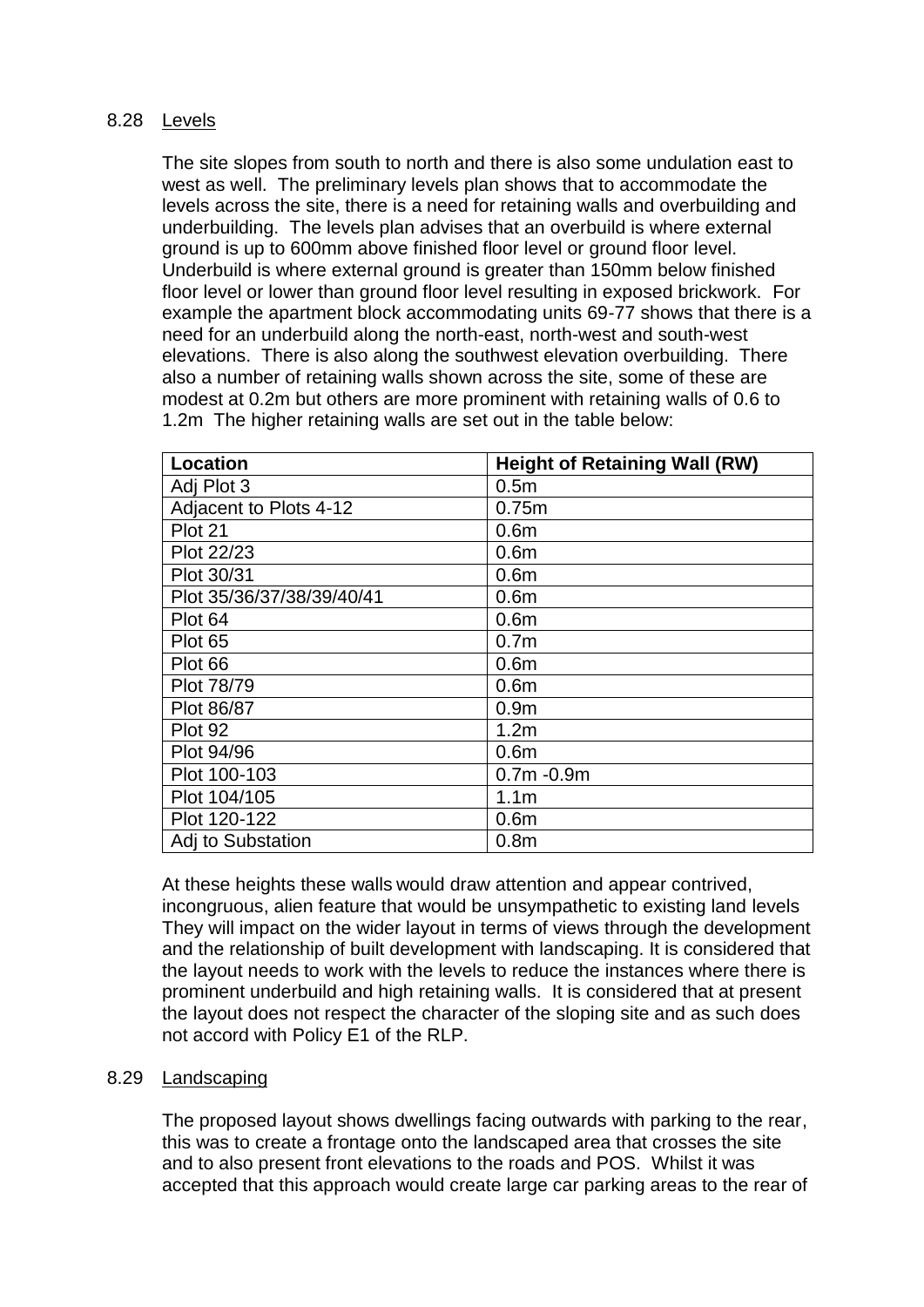dwellings, the proposed layout is not considered successful in how it has approached these areas. There is a lack of landscaping within these parking areas creating large areas of hard surfacing, this is particularly noticeable to the rear of the apartment blocks, landscaping is side-lined to small areas that surrounding plots and car parking spaces. The resulting layout is therefore dominated by hard surfacing which does not allow the development to positively integrate into the landscape character of the area and would not accord with Policy E2 of the RLP

### 8.30 Trees

The avenue of trees that have been planted along Finkley Farm Road are part of a wider strategy of tree planting along the main routes through the development. The proposed layout shows dwellings being in close proximity to these trees. Plots 67, 92 and 123 -130 have very little set back from these trees and as such this will potentially impact their long term retention and health, as these trees mature and grow occupiers of these dwellings may request that these trees are pruned or felled due to the lack of separation between them and the dwellings.

8.31 The landscaping plans show tree planting across the development and whilst this is in principle positive much of this planting is squeezed into areas around the development. It also means that there are areas that lack any significant landscaping making the layout somewhat hard. The areas around units 4-12 and 69-77 are an area where car parking dominates. Landscaping in these areas is minimal and marginalised. The rear parking areas are similar in approach with small pockets of land being provided for landscaping. It is considered that the proposed development would not positively integrate into the landscape character of the area and therefore does not accord with Policy E2 of the RLP.

#### 8.32 Infiltration Basin

The application also shows the provision of an infiltration basin within the existing POS that is to the north of the application site adjacent to Smannell Road. This area of Public Open Space (POS) is for informal recreation with a wide open area of grassland with tree planting that straddles Smannell Road and continues to the east beyond the roundabout. There is no shortfall of this type of POS within the Ward and the presence of an infiltration basin if designed and planted appropriately could enhance this natural space by providing an alternative open space. The proposed infiltration basin would be a wide structure, at present there is no information on how deep it would be or the proposed landscape treatment, it is likely that the basin would be dry for most of the year and without any details on its depth or planting it cannot be concluded that it would not be a visually intrusive feature within the landscape. Whilst in principle there may be scope to accommodate an infiltration basin within the POS further clarification is required of its final size, depth and planting to be able to fully assess the impact of the feature within the POS and as such it does not accord with Policy E2 of the RLP.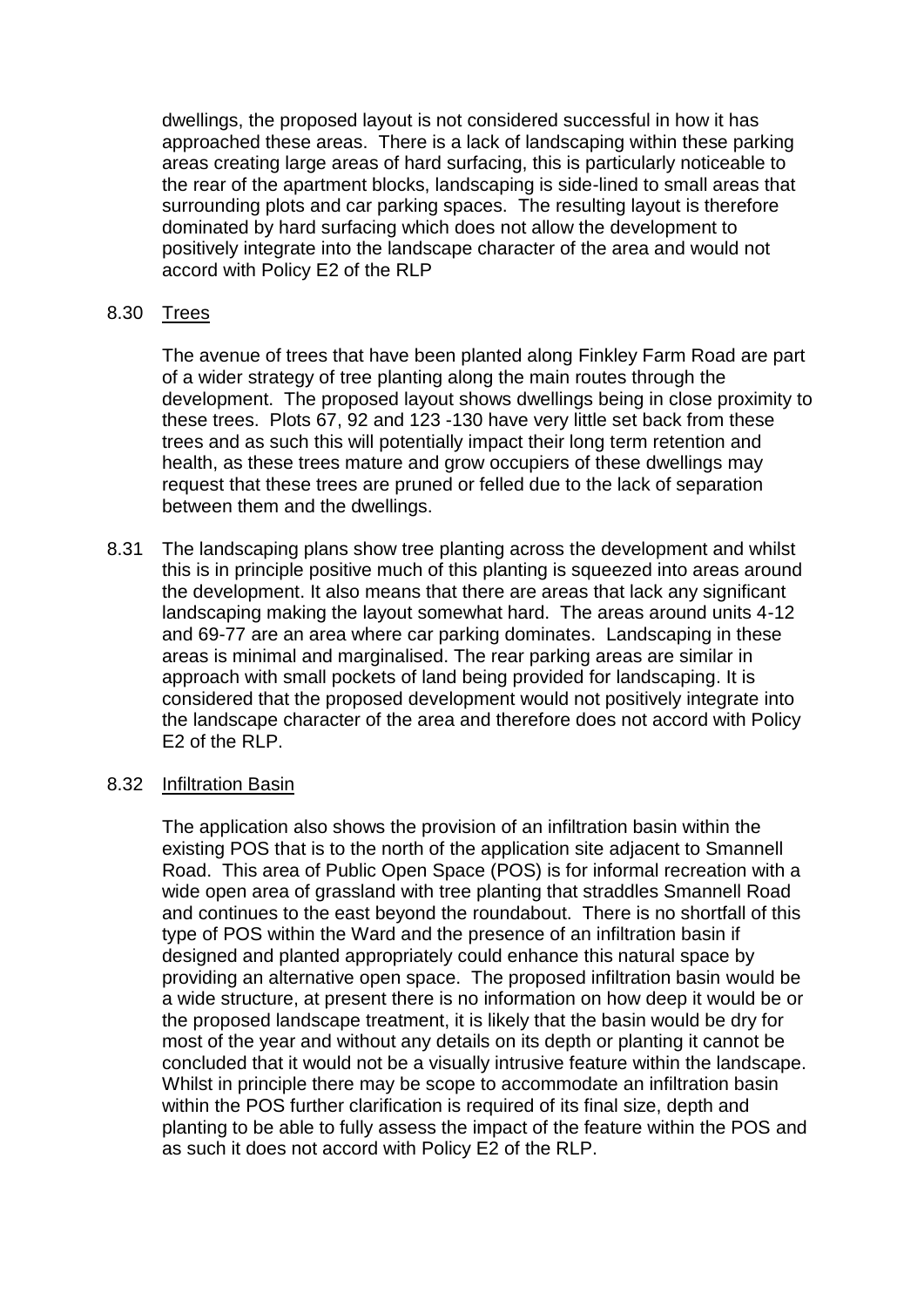8.33 It has not been concluded who will maintain the landscaping within the development including the infiltration basin. Without future maintenance and management the landscaping would have a detrimental impact on the appearance of the immediate area and would not accord with Policy E2 of the RLP

# 8.34 **Obligations**

# Affordable Housing

Policy COM 7 of the RLP requires development to provide affordable housing in line with its policy which would be secured through a S106 Agreement. On a site of 130 houses, 40% of the dwellings would be required to be affordable with the housing being provided on site, this would amount to 52 dwellings. There is also a preferred mix of tenure. The Council has also adopted an Affordable Housing Supplementary Planning Document (AHSPD) in September 2020 which supplements the existing policy COM7 and provides advice on how it is implemented. The AHSPD recommends that affordable housing is clustered in no more than 10 units. The tenure and mix of affordable housing is negotiated by our Housing Team based on need.

8.35 The application provides 52 affordable dwellings across the development of these 15 would be provided as shared ownership and 37 will be provided as affordable rented. They would be in clusters ranging from 7 to 14. Two clusters exceed the required 10 units per cluster as required by the AHSPD units 1, 2, 3, 4-12, 13 and 67, 68, 69-77, 78, 79, 80. The Housing Team have advised that the following mix of tenure is preferred to meet the need:

| <b>Affordable Housing Tenure</b> | Number of dwellings |  |
|----------------------------------|---------------------|--|
| <b>First Homes</b>               | 13                  |  |
| Affordable/Social Rent           | רר                  |  |
| <b>Shared Ownership</b>          | 1つ                  |  |

Whilst the quantum of affordable housing (52 units) is agreed at present the application does not adequately address the clustering and tenure of the proposed affordable dwellings and no S106 has been signed to secure the affordable housing. The development does not accord with Policy COM7 or the AHSPD.

# 8.36 Public Open Space

Policy LHW1 of the RLP requires new development where there is a net increase in population to provide open space to a standard of 3 hectares per 1000 population and this should comprise of outdoor sports facilities, parks and public gardens, informal recreation areas, provision for children and teenagers and allotments. The Design and Access Statement accompanying the application advises that the development provides 1.103ha of POS. This POS is largely shown as open space or part of the SuDS network of swales,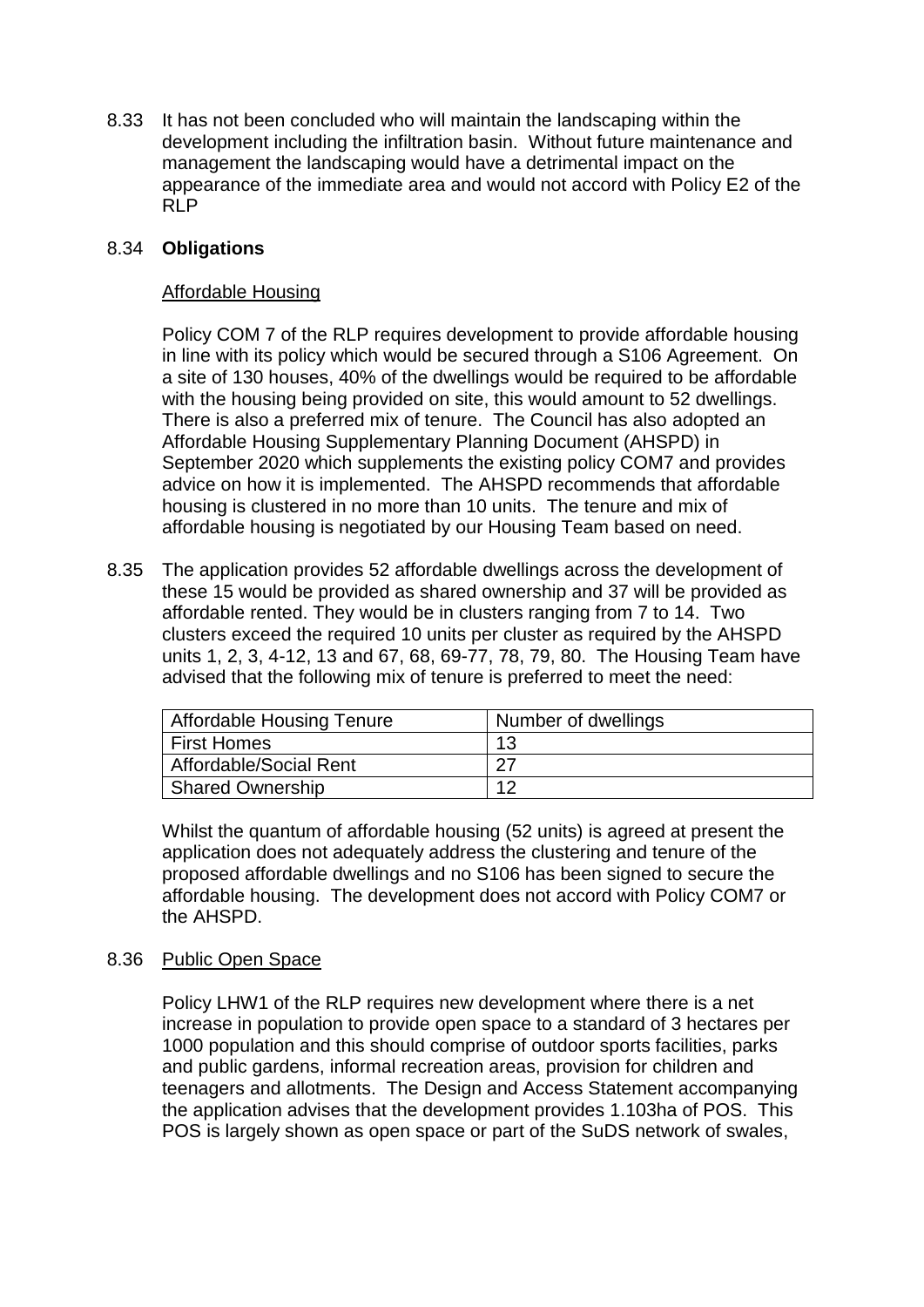the swales are undulating and would at times of high rainfall potentially have water in them. Swales would also normally be planted out meaning that access to them would be restricted. It is considered that the proposed swales are not suitable to address the shortfall of POS within the Ward which is shown in the table below:

| POS type                                | Area per<br>1000<br>population | <b>No</b><br>Persons/1,000 | Area Required |
|-----------------------------------------|--------------------------------|----------------------------|---------------|
| <b>Parks and Gardens</b>                | 0.4                            | 0.2855                     | 0.11          |
| Provision for children<br>and teenagers | 0.6                            | 0.2715                     | 0.16          |
| Allotments                              | 0.2                            | 0.2855                     | 0.06          |
|                                         |                                | TOTAL                      | 0.33          |

The application does not at present adequately address the shortfall of POS in the Ward, no Legal Agreement has been signed that agrees either on site provision or contributions. In light of the shortfall of certain POS in the Ward it is considered that the application does not meet the requirements of Policy LHW1 of the RLP.

# 8.38 **Ecology**

8.37

The site is located within the centre of the East Anton development and has been maintained as a close mown open grass area. Policy E5 of the RLP requires development in the Borough to conserve and where possible restore and or enhance biodiversity.

8.39 The application was submitted with a Preliminary Ecological Appraisal and the Council's Ecologist is satisfied that this represents the current condition of the site. A single pyrimidical orchid has been found on site and there would need to be information on how this would be relocated. Further information is required about how ecological enhancement schemes proposed are to be established. The Council's Ecologist is not raising any objections to the development but is seeking additional information that could be covered by condition or amended plans. Hampshire Swifts have also commented on the application and have requested mitigation in the form of swift bricks and bird boxes, additional mitigation for specific species could be conditioned if necessary.

#### 8.40 Nitrate Neutrality

There is existing evidence of high levels of nitrogen and phosphorous in the water environment across the Solent, with evidence of eutrophication at some designated sites. An integrated Water Management Study for South Hampshire was commissioned by the Partnership for Urban South Hampshire (PUSH) Authorities to examine the delivery of development growth in relation to legislative and government policy requirements for designated sites and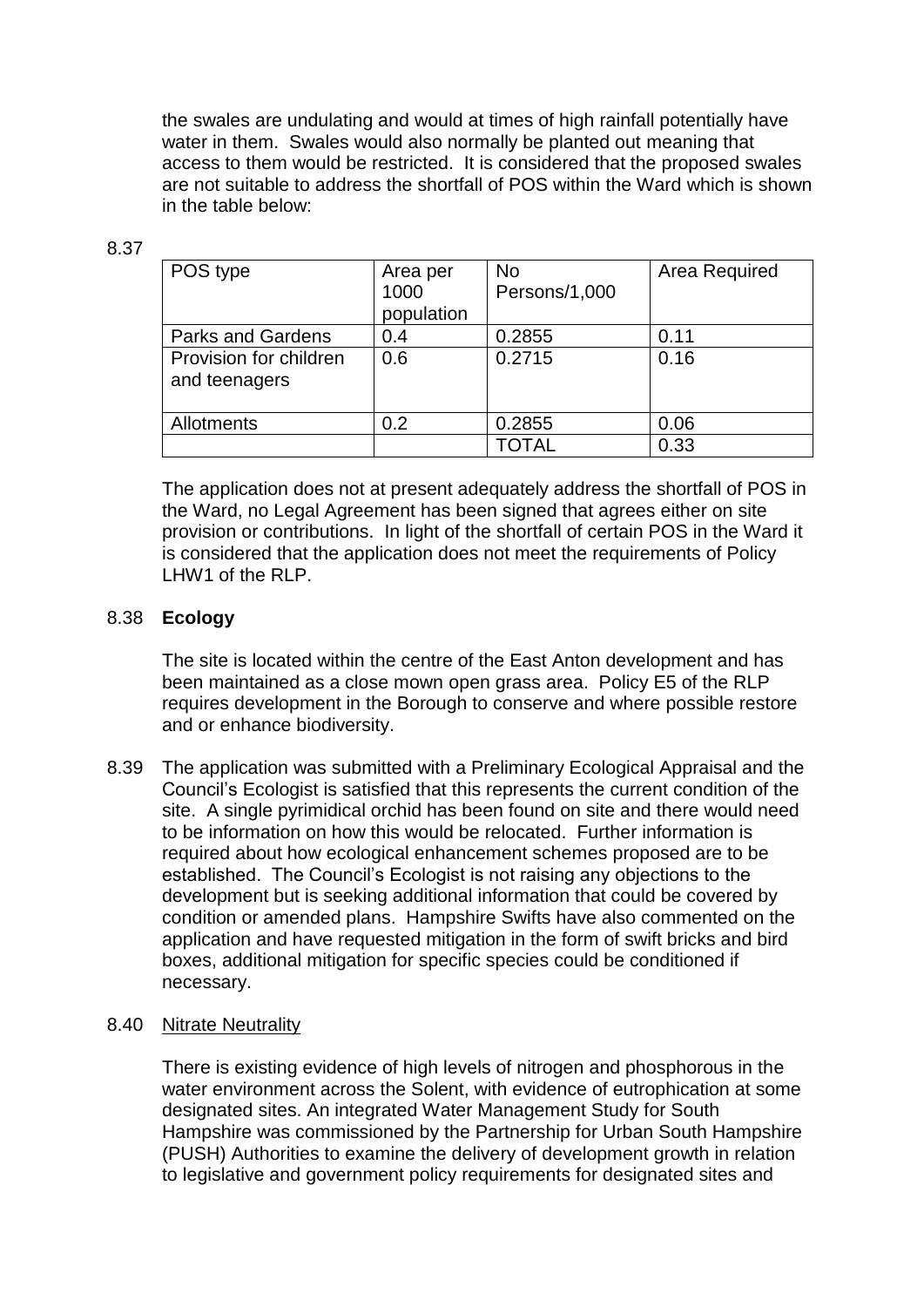wider biodiversity. This work has identified that there is uncertainty regarding whether any new housing development would require measures to address this issue to ensure that overall new development does not contribute to net increases in nutrients entering these designated sites.

- 8.41 As such, the advice from Natural England (June 2020 version 5) is that applications for development proposals resulting in a net increase in dwellings are required to submit the nitrogen budget for the development to demonstrate no likely significant effect on the European designated sites due to the increase in waste water from the new housing.
- 8.42 Natural England advises that one way to address the uncertainty is to achieve nutrient neutrality whereby an individual scheme would not add to nutrient burdens. In this instance, a nutrient budget calculation was undertaken by the applicant identifying that the proposed scheme, in the absence of any mitigation generated, will generate a total additional nitrate output of 412/kg/yr and this is agreed by the LPA. An Appropriate Assessment has not yet been carried out with Natural England.
- 8.43 The developer has calculated the nitrogen load for the development and proposes mitigation in the form of purchasing credits from Roke Manor a former pig farm that is currently selling nitrogen mitigation credits to developers/Councils. Notwithstanding this proposed solution, at present, a Legal Agreement has not been signed that secures off site mitigation to offset the development. As such, it cannot be concluded that the proposal will not result in a likely harmful significant effect on the internationally designated nature conservation sites in the Solent, in accordance with the requirements of the Conservation of Habitats and Species Regulations and as advised within guidance from Natural England. As such, the proposal fails to comply with Policy E5 of the Test Valley Borough Revised Local Plan (2016).

# 8.44 **Community Safety**

Policy CS1 of the RLP states; *Development will be permitted provided that it delivers safe, accessible and liveable environments and that design takes account of the need to reduce the opportunities for crime and other anti-social behaviour.* 

The Designing Out Crime Officer has raised concern with regard to the proposed layout as they are of the opinion that the current layout allows easy public access to private dwellings and apartment blocks, lacks natural surveillance and utilises public open space as a main route through the development.

# 8.45 Access to dwellings

The Designing Out Crime Officer has raised concern about access to the elevations of dwellings adjacent to POS. Of those houses that adjoin the POS only one has an elevation other than a front elevation that directly abuts the POS, all other dwellings either have space to the side or face onto the POS.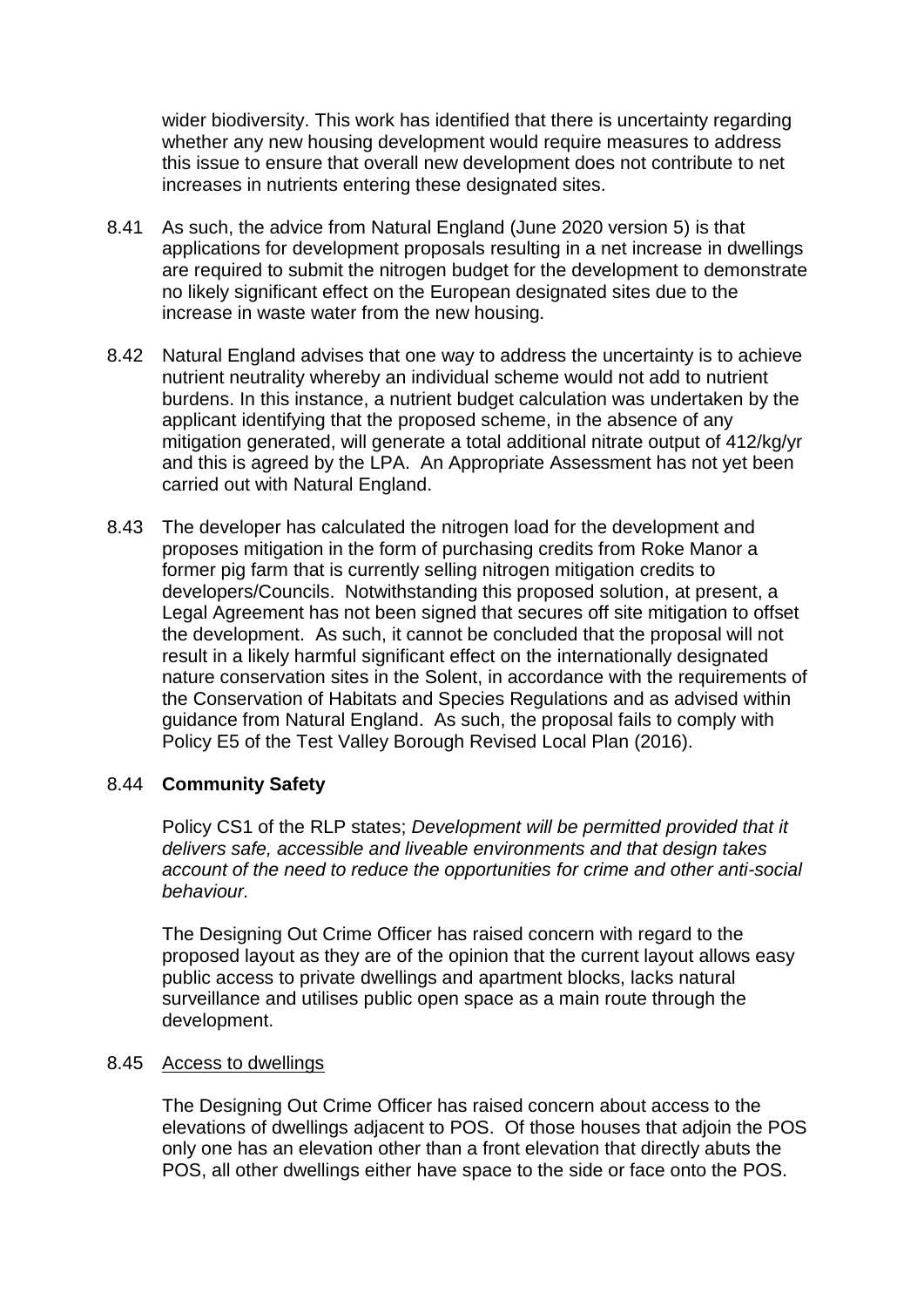Plot 67 would have an elevation that would not have any defensible space between the blank side elevation and the POS. The Designing Out Crime Officer advises that this significantly increases the opportunity for crime and disorder and recommends a side garden with a robust boundary treatment of at least 1m high to protect this property. Plot 67 has a blank elevation facing the POS and a rear garden that would be enclosed by a 1.8m fence. It is considered that in light of the blank elevation and robust rear boundary this plot is acceptable and would not be at significant increase of crime and disorder and thereby accords with Policy CS1 of the RLP.

# 8.46 Apartment Blocks

The proposed apartment blocks are more open with little to no defensible space around them and this could result in occupiers having people in close proximity to their living space. Apartments 69-77 show parking hard up against the building and this would be directly outside people's living spaces. The Designing out Crime Officer has raised concern about the access to the elevations of the apartment blocks and it is considered that with access to ground floor windows there is opportunity for crime or anti-social behaviour. and as such is contrary to Policy CS1

# 8.47 Parking

The layout of the development incorporates rear parking areas. The Designing Out Crime Officer is concerned that these rear parking areas have little natural surveillance. These areas would have little natural surveillance due to layout and the presence of 1.8 metre boundary fencing. It is considered that the rear parking areas do not benefit from sufficient natural surveillance increasing the risk of crime and anti-social behaviour. and as such is contrary to Policy CS1

# 8.48 POS

An area of POS runs north to south and east to west across the development and the Designing Out Crime Officer has advised that areas of POS are statistically more unsafe than the public highway for pedestrians. They believe that the current layout encourages pedestrians to use an unsafe route to transit the development. The POS in the centre of the development has a number of houses facing directly onto it, lighting from the houses will illuminate the area and any pedestrians would not be walking in an area of POS that is obscured from natural surveillance. Planting can be controlled by Condition as can lighting and it is considered that this area of POS would not be an unsafe route for pedestrians and accords with Policy CS1 of the RLP

8.49 On balance it is considered that the Designing out Crime Officer's concerns re lack of defensible space adjoining dwellings of which there is only one dwelling impacted and their concerns about pedestrian access through an area of POS cannot be supported for the reasons set out above. It is considered that the lack of defensible space surrounding the Apartment blocks and the insufficient natural surveillance of the rear parking areas would give rise to an increased risk of crime and anti-social behaviours and as such would be contrary to Policy CS1 of the RLP.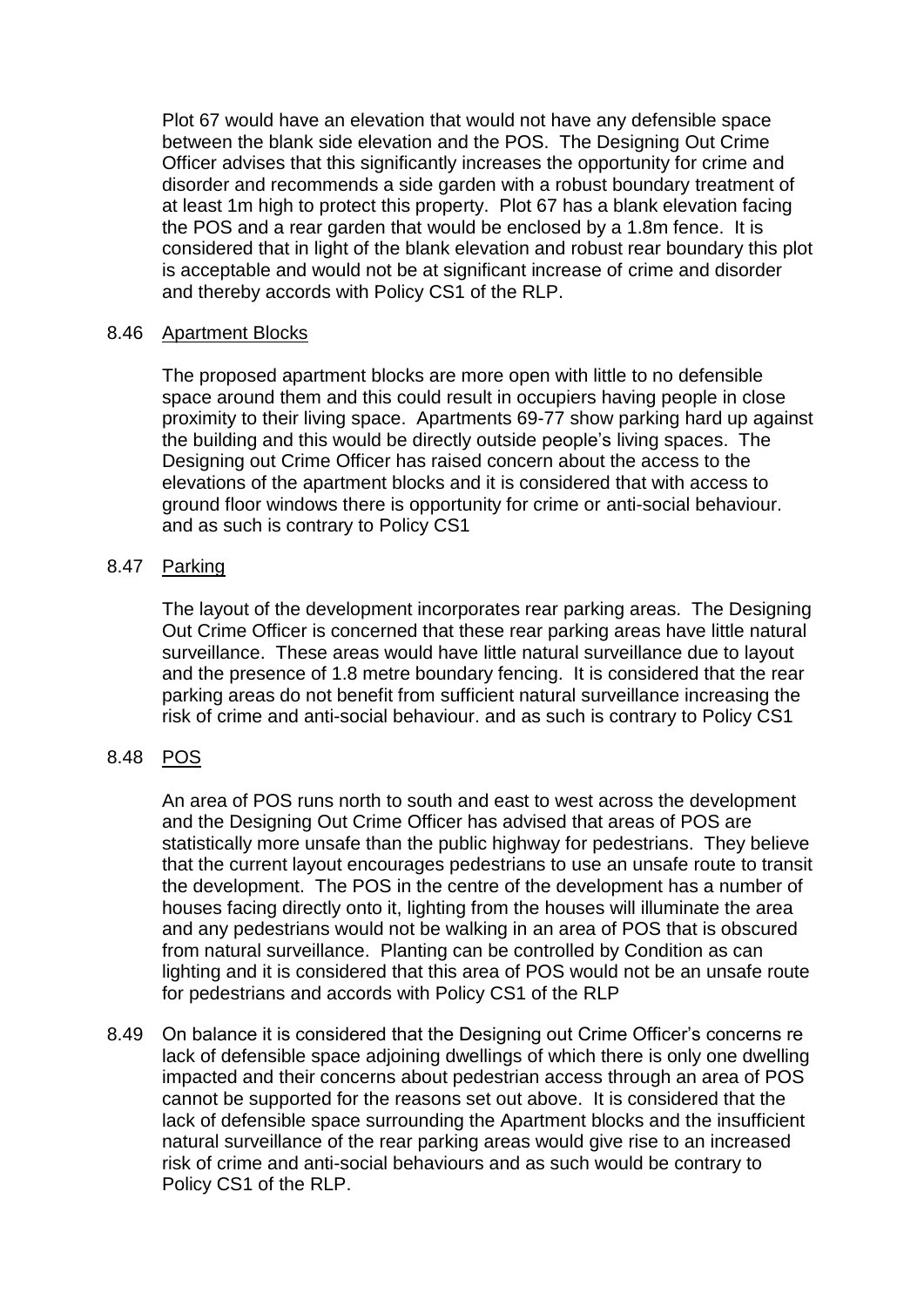# 8.50 **Rights of Way**

Policy T1 requires development to not have an adverse impact on the rights of way network in terms of function, safety and character. The site has no public rights of way surrounding the site and the closest right of way would be Andover Footpath 7711 to the east which follows the line of the Finkley Farm Road and would be unaffected by the proposals. HCC Rights of Way have not raised any objection to the proposal. The Andover Ramblers also acknowledge that no rights of way would be affected but have requested if it is possible to create a link between the non Right of Way Path that runs from Smannell Road to River Way. It is not considered that there is an adverse impact on the RoW network that justifies the suggested mitigation by the Andover Ramblers. . It is considered that the proposal accords with Policy T1 of the RLP.

# 8.51 **Archaeology**

The site was part of the wider Outline application for the East Anton MDA, as part of the Outline application the area was surveyed and excavated including an excavation of a Bronze Age ring ditch within the current development site. Conditions which have been discharged were attached to the Outline permission. The County Archaeologist has not raised an objection and the application accords with Policy E9 of the RLP.

# 8.52 **Noise**

The application is adjacent to the existing YMCA Nursery, MUGA and play area, it also proposes a retail outlet. Policy E8 is concerned with pollution in all its forms including noise. The policy states that development will be permitted provided it would not cause unacceptable risks to general amenity.

#### 8.53 MUGA/Play Area

The proposed dwellings would be in close proximity to these facilities and some of the dwellings would overlook these facilities. The Council's Leisure department has raised some concern about nuisance occurring from the use of the MUGA late into the evening particularly during the Summer months. The Environmental Protection Officer acknowledges that these types of facility can sometimes be problematic but notes that the layout limits residential gardens in close proximity to these facilities and does not consider the risk to amenity to be significant

#### 8.54 YMCA Nursery

The YMCA Nursery has outside play space, children playing can be problematic where it is adjacent to outside relaxation areas. The play space for the YMCA is to the south of the building whilst the proposed development is to the north would be over 45 metres away as such the Environmental Protection Officer is of the view that there is unlikely to be a significant risk to amenity.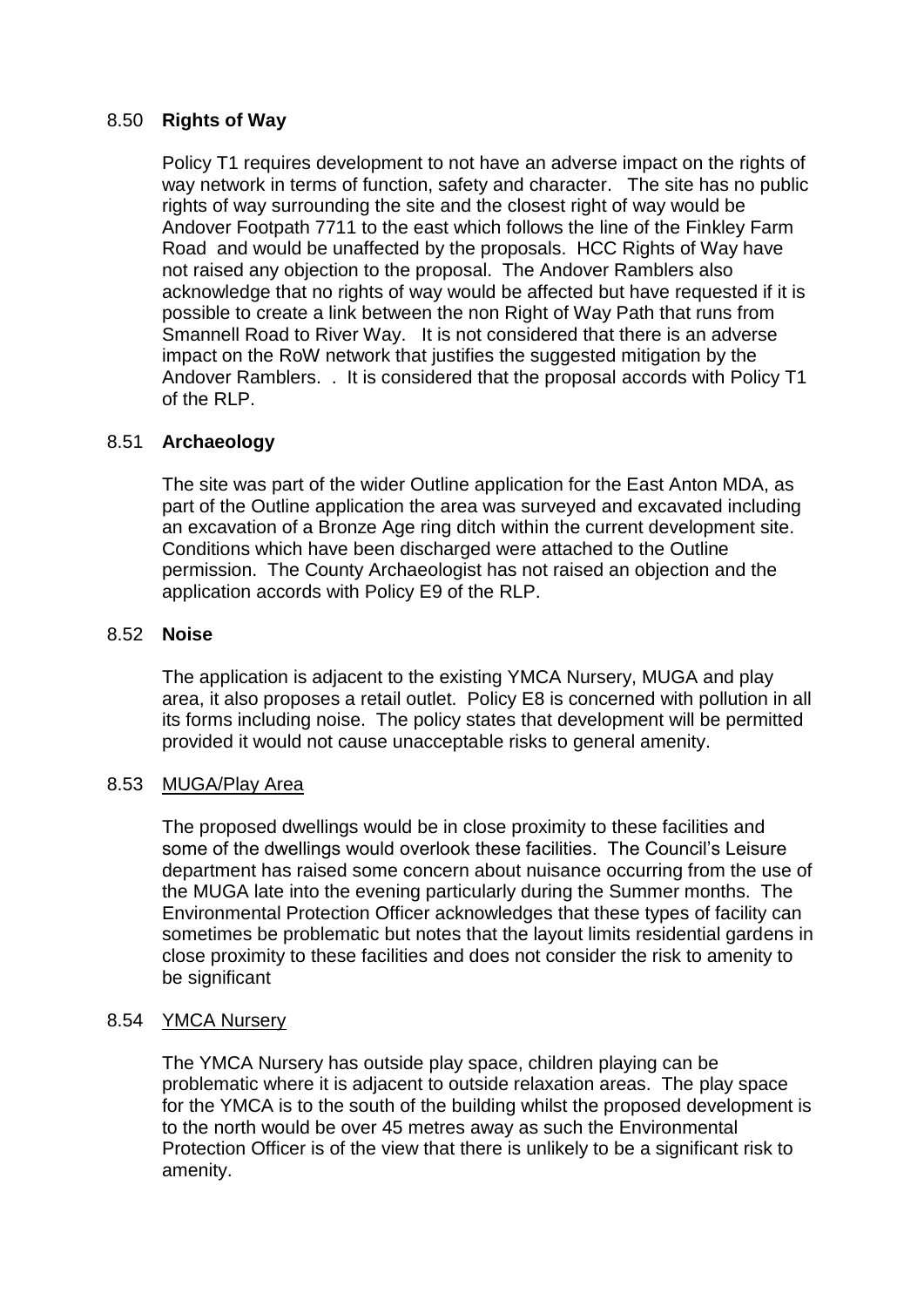#### 8.55 Indoor Sports Facility

The Indoor Sports Facility is proposed adjacent to the YMCA and would share a boundary with the residential parcel. No application has been submitted for this facility and as the developer is to build this facility they are aware of the relationship of the site with the residential parcel. Consideration of the residential parcel will be considered with regard to noise from this facility.

8.56 It is considered that issues of potential contaminated land, construction and lighting could be conditioned. As such the proposed development accords with Policy E8 of the RLP.

# 8.57 **Drainage and Flood Risk**

Policy E7 of the RLP requires development to comply with national guidelines on flood risk, not deteriorate groundwater quality and achieves good levels of water consumption in accordance with BREEAM standards,

#### Flood Risk

The application is supported by a Flood Risk Assessment that advises that the site is within Flood Zone 1 and there are no records of surface water/groundwater flooding in the area. It is not considered that the site is at risk of flooding and in this aspect accords with Policy E7 of the RLP.

#### 8.58 Sustainable Urban Drainage System (SuDS)

It is proposed that the site would be served by a SuDS system which would deal with surface water. Foul drainage would connect to Southern Water's sewer. This SuDS system would utilise swales and an infiltration basin. The Lead Local Flood Authority (LLFA) have reviewed the strategy and the additional information submitted on the  $10<sup>th</sup>$  January 2022 and advised that subject to a Condition they raise no objection to the proposed SuDs system and accords with Policy E7 of the RLP.

# 8.59 **Waste and Recycling**

The Council's Refuse Section have raised some concern about the bin stores for the proposed new Apartments. The requirement for Apartments is one 1100 litre (l) bin per 6 households as set out in TVBC Guidance for developers on bin storage (2017). The apartment blocks would have eight flats in each requiring 2 x 1100l bins for waste and 2 x 1100l bins for recycling. The floor plans show that the bin stores can accommodate the required bins, These would need to be secured by a digi lock and again this is set out in the TVBC Guidance for developers and this could be conditioned. Concern was also raised re the proposed local Recycling Centre that was to be located on the Southern Local Centre and was set out in the S106 requirements as noted in para 8.3 above. Whilst this can no longer be required the developer has indicated a willingness to provide this facility and this would be included in any application for the indoor Sports Facility where there is sufficient room for this facility.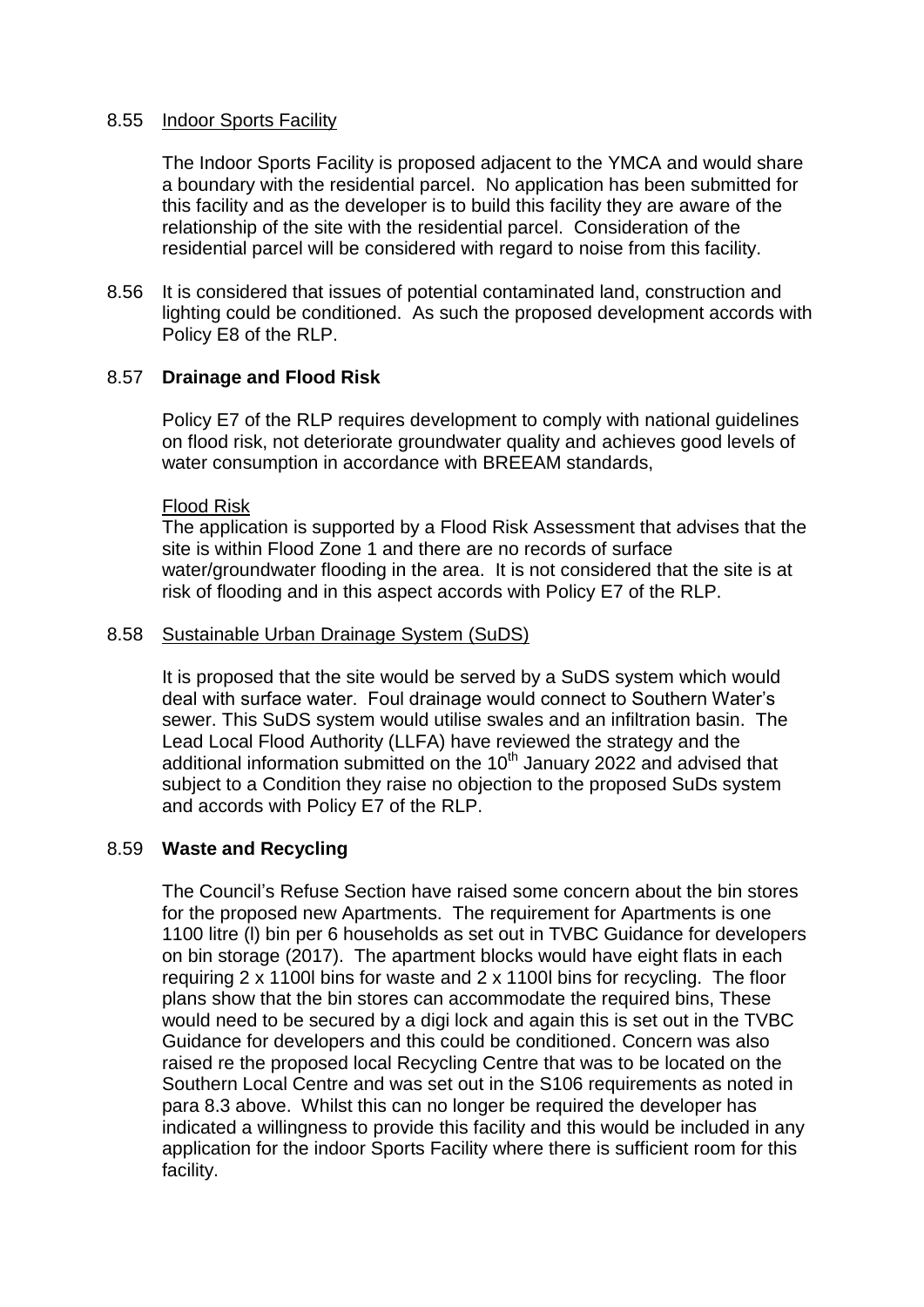# 8.60 **Education**

A consultation is currently being carried out with Hampshire County Council as Education Authority to ascertain whether the proposed development would generate increased demand for school places at primary and/or secondary levels, such that mitigation for the additional burden that the proposed development would place on the existing educational provision would be required in the form of a financial contribution towards additional educational provision. This will be updated in the Update Report to NAPC

8.61 With regards to provision for Early Years places for children, the comments from Hampshire County Council are noted. However as these services are generally provided by private operators, it is difficult to secure a financial contribution towards this provision. The developer has previously set aside land for a third party provider to build an early years setting and this was realised by the YMCA. Given the size of the site and scale of the proposed development (130 houses), it is considered that it would be unreasonable to require the applicant to set aside further land on which a third party provider could build an early years setting in this instance, and would accord with Policy COM 15 of the RLP.

# 9.0 **CONCLUSION**

9.1 It is considered that the proposed development is acceptable in principle. However it has not been demonstrated that the development would not cause harm to the operation and safety of the highway network. The proposed layout and design of the development is not considered to integrate, respect or complement the character of the area and neither would it protect, conserve and enhance the landscape character of the Borough. The proposed layout of the development would not reduce opportunities for crime or anti-social behaviour. No S106 has been signed to secure POS, Affordable Housing, Landscape Maintenance or Nutrient Neutrality. It is considered that at present the proposed development does not accord with policies E1, E2, E5, T1, T2, COM7, COM14, LHW1, LHW4 and CS1 of the RLP.

# 10.0 **RECOMMENDATION**

# **REFUSE for the reasons:**

- **1. The development has failed to demonstrate adequate visibility splays on the internal road between plots 52 and 57 which would have an adverse impact on the function and safety of the local highway network and would not accord with Policy T1 of the Test Valley Borough Revised Local Plan (2016).**
- **2. The development has failed to demonstrate that the Swept Path analysis of the internal road between plots 52 and 57 can accommodate an 11.2 metre refuse vehicle without it encroaching onto the opposite side of the internal access road which would bring it into conflict with other vehicles as such this would not be safe and would have an adverse impact on the function and safety of the local highway network and would not accord with Policy T1 of the Test Valley Borough Revised Local Plan 2016.**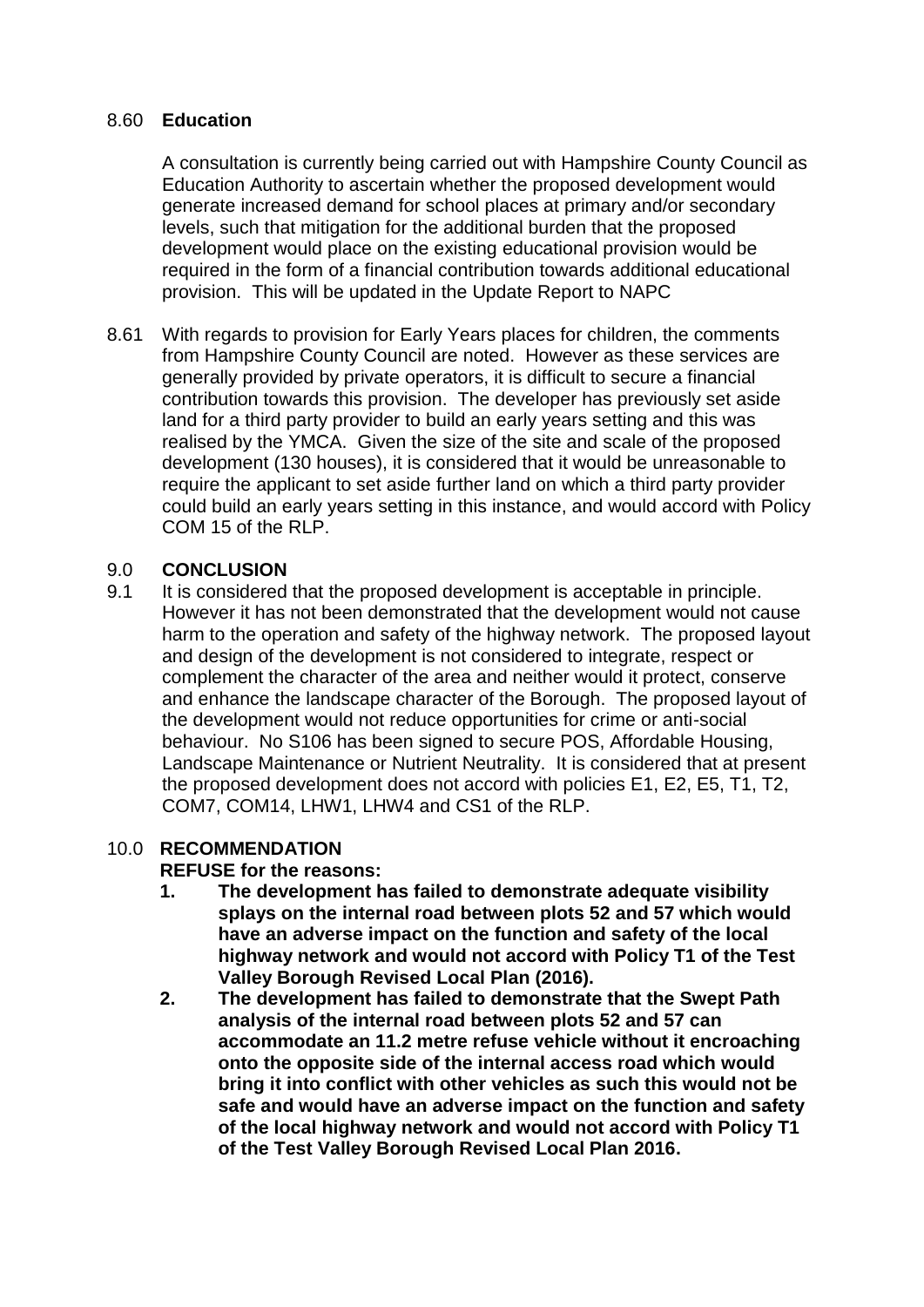- **3. The submitted Travel Plan does not support and promote the use of sustainable transport and as such it does not accord with Policy T1 of the Test Valley Borough Revised Local Plan 2016.**
- **4. There is a shortfall in 4 visitor spaces across the Parcel for which no adequate justification has been put forward that would allow for a reduction in visitor spaces against the standards as set out in Annexe G of the RLP, which is likely to result in on street parking that would impact the operation and safety of the internal road network and therefore does not accord with Policy T2 of the Test Valley Borough Revised Local Plan 2016.**
- **5. Plots 1-12, 44-52, 67 and 68 are likely to encourage on street parking along Dairy Road and Finkley Farm Road. Parking on the road will hinder the free flow of traffic along these routes resulting in an adverse impact on the safety and character of the local highway network and would be contrary to Policy T1 of the Test Valley Borough Revised Local Plan 2016.**
- **6. The parking for plots 113-118 is poorly designed in terms of its relationship with the dwelling it is allocated to. Plots 28, 51, 52, 67, 94 and 95 have allocated parking that is somewhat remote from the unit it serves. It is not considered that parking for these plots is well designed or appropriately located and therefore does not accord with Policy T2 of the Test Valley Revised Local Plan 2016.**
- **7. Parking spaces are required to be well designed and practical. A number of parking spaces are constrained on one or both sides by retaining walls, in these instances parking spaces should be 2.7 metres wide if constrained on one side and 3 metres wide if constrained on two sides, Plots 15, 16, 17, 18, 29, 30, 32, 33, 34, 36, 37, 38, 39, 40, 41, 42, 43, 78, 79, 89 and 90 are impacted in this way, however the car parking spaces for these units are still measuring 2.4 metres wide. This is not considered to be well designed parking and as such is contrary to Policy T2 of the Test Valley Revised Local Plan 2016.**
- **8. It is considered that the proposed development does not represent high quality development as required by Policy E1. The layout relies on retaining walls and underbuilding which are an incongruous and alien feature that are considered visually intrusive. The elevation design of the Apartment Blocks and the FOGS results in bland, oppressive and overbearing buildings that would fail to improve the character and quality of the area. Also the use of render as a material throughout the development presents a stark addition against the backdrop of the wider development and the landscaping. It is not considered that the development would accord with Policy E1 of the RLP or paragraph 71 of the National Design Guide.**
- **9. The proposed Plots 67, 92,and 123 -130 are located in close proximity to the existing trees that have been planted alongside Finkley Farm Road as such this will potentially impact the long term retention and health of these trees through requests for the trees to be pruned or felled as they mature and grow.**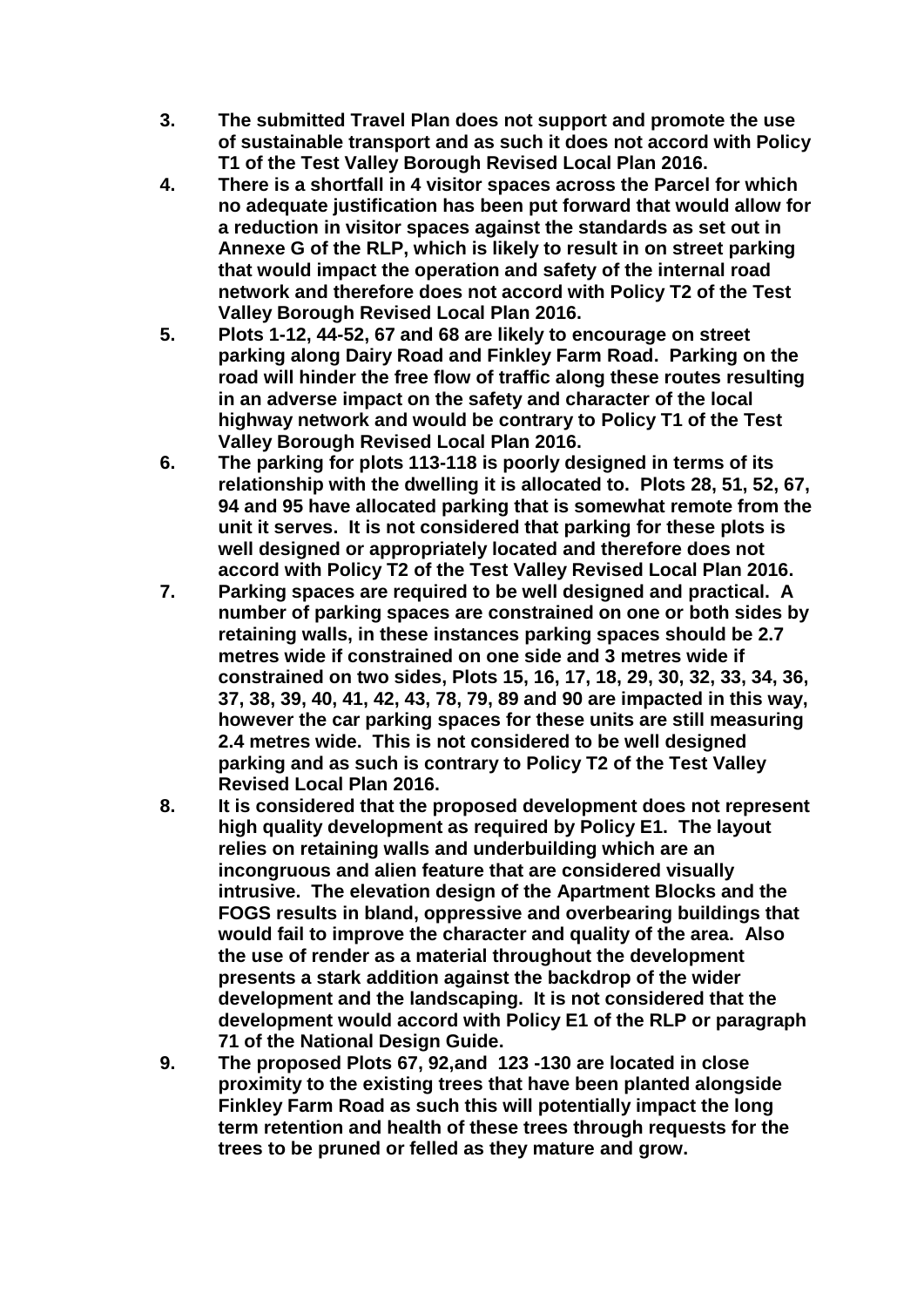**The proposed development is contrary to policy E2 of the Test Valley Borough Revised Local Plan (2016).**

- **10. The proposed layout has resulted in large areas of parking with little or no significant landscaping resulting in large areas that are dominated by hard surfacing which is detrimental to the overall landscape character of the area and does not integrate, complement or enhance the character of the Borough As such does not accord with Policies E1 and E2 of the Test Valley Borough Revised Local Plan 2016.**
- **11. Insufficient information has been submitted with the application to demonstrate that the proposed infiltration basin is required to be the size, depth and shape as proposed it therefore cannot be concluded that the infiltration basin would not be a visually intrusive feature within the landscape. As such this feature would not accord with Policy E2 of the Test Valley Borough Revised Local Plan 2016.**
- **12. The POS as proposed is made up of open space and Swales, the latter of which are undulating and at certain times of the year likely to have standing water within them, this does not address the shortfall of the specific type of POS within the Ward. In the absence of a legal agreement to secure the shortfall of specific type of POS within the Ward the proposed development fails to provide sufficient public open space required to serve the needs of the future population and no arrangements for its long term maintenance have been made. The proposal would therefore result in unnecessary additional burden being placed on existing public open space provision adversely affecting the function and quality of these facilities, to the overall detriment of the area and users of the open space. The arrangements for the long term management and maintenance of the proposed POS have also not been secured. The proposal is contrary to policies COM15 and LHW1 of the Test Valley Borough Revised Local Plan (2016), and the Infrastructure and Developer Contributions Supplementary Planning Document (2009).**
- **13. In the absence of a legal agreement to secure the provision of and financial contribution towards on site new affordable housing, including their subsequent retention in perpetuity to occupation by households in housing need and ensuring that the units are dispersed throughout the development and meet local need in terms of the size, type and tenure of the units in accordance with the Affordable Housing Supplementary Planning Document the proposal is contrary to policy COM7 of the Test Valley Borough Revised Local Plan (2016) and the Infrastructure and Affordable Housing Supplementary Planning Document (2021).**
- **14. The layout and design of the proposed development fails to provide defensible space to vulnerable elevations of the Apartment blocks and would not allow for adequate natural surveillance of the rear parking areas leading to a greater risk of crime and anti-social behaviour The proposal is contrary to policy CS1 of the Test Valley Borough Revised Local Plan 2016.**